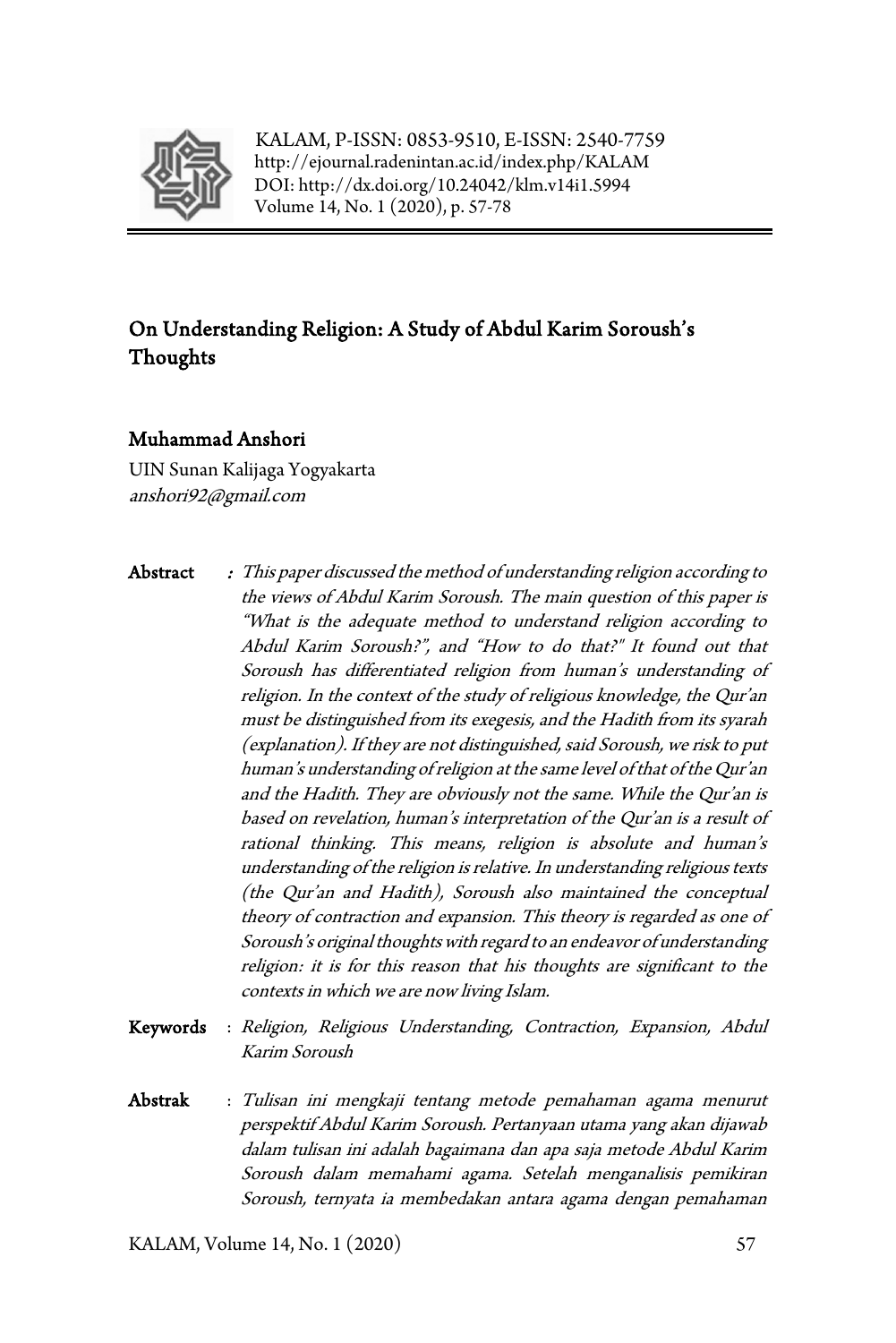agama. Dalam konteks kajian ilmu agama, Al-Qur'an harus dibedakan dari Tafsir, sebagaimana Hadis dari Syarah. Jika kedua hal tersebut tidak dibedakan, maka pemahaman manusia akan setara dengan Al-Qur'an dan Hadis itu sendiri. Padahal jika dicermati, perbedaan antara keduanya sangat jauh. (Kebenaran) Al-Qur'an bersifat absolut, sedangkan (kebenaran) Tafsir bersifat relatif. Demikian juga dengan agama yang bersifat absolut, sementara pemahaman terhadap agama bersifat relatif. Dalam memahami teks-teks keagamaan (Al-Qur'an dan Hadis), Soroush juga menggunakan teori penyusutan dan penyempitan atau penyempitan dan pengembangan agama (Theory of the Contraction and Expansion). Teori ini merupakan salah satu pemikiran Soroush yang dianggap orisinal sekaligus berhubungan dengan agama dan pemahaman terhadap agama. Karena itu, pemikiran Soroush sangat penting dan relevan dengan konteks kita sekarang.

Kata Kunci : Agama, Pemahaman Agama, Kontraksi, Ekspansi, Abdul Karim Soroush

### A. Introduction

At the time 'Umar bin Khattāb (d. 23 H / 644 AD) was the caliph, Persia, which is now called the Iranian state, was one of the important areas ruled by Islam. Apart from Iraq and Baghdad, Persia (Iran, Syairāz) was one of the central cities in terms of knowledge development. Example of this knowledge includes philosophical thought which was later developed into *Islamic philosophy* (*Islamic philosophy*). Iran is one of the countries that gave birth to many thinkers in science, religious studies and Islamic philosophy. Iranian thinkers have been widely known in the West and East, such as Muḥammad Ḥusain al-Ṭabāṭaba'ī ([1](#page-1-0)904-1981), Ayatullah Khomeini (190[2](#page-1-1)-1989),<sup>2</sup> Shariati (19[3](#page-1-2)3-1977),<sup>3</sup> Murtadha Motahhari

<span id="page-1-0"></span><sup>&</sup>lt;sup>1</sup> For further information on Țabāṭaba'ī's biography and thoughts, see Achmad Muchaddam Fahham, Tuhan Dalam Filsafat 'Allamah Thabathaba'i (Jakarta: Teraju, 2014), p. 204.

<span id="page-1-1"></span><sup>&</sup>lt;sup>2</sup> For further information on Khomeini, see Baqer Moin, "Ayatullah Khomeini Mencari Kesempuranaan", in Ali Rahmena, Para Perintis Zaman Baru Islam, trans. Ilyas Hasan (Bandung: Mizan, 1996), p. 69–100.

<span id="page-1-2"></span><sup>&</sup>lt;sup>3</sup> For a glimpse of Shari'ati's biography and thoughts, see Azyumardi Azra, Pergolakan Politik Islam: Dari Fundamentaslime, Modernisme Hingga Post-Modernisme, (Jakarta: Paramadina, 1996), p. 69–90; Wardani, Filsafat Islam Sebagai Filsafat Humanis-Profetik (Yogyakarta: Aswaja Pressindo, 2014), p. 149–174; Marhaeni Saleh M, "Ali Syari'ati: Pemikiran dan Gagasannya", in Jurnal Aqidah, Vol. 4, No.2 (2018): 182-196; Sabara, "Pemikiran Teologi Pembebasan Ali Syari'ati", in Al-Fikr, Vol. 20, No. 2 (2016):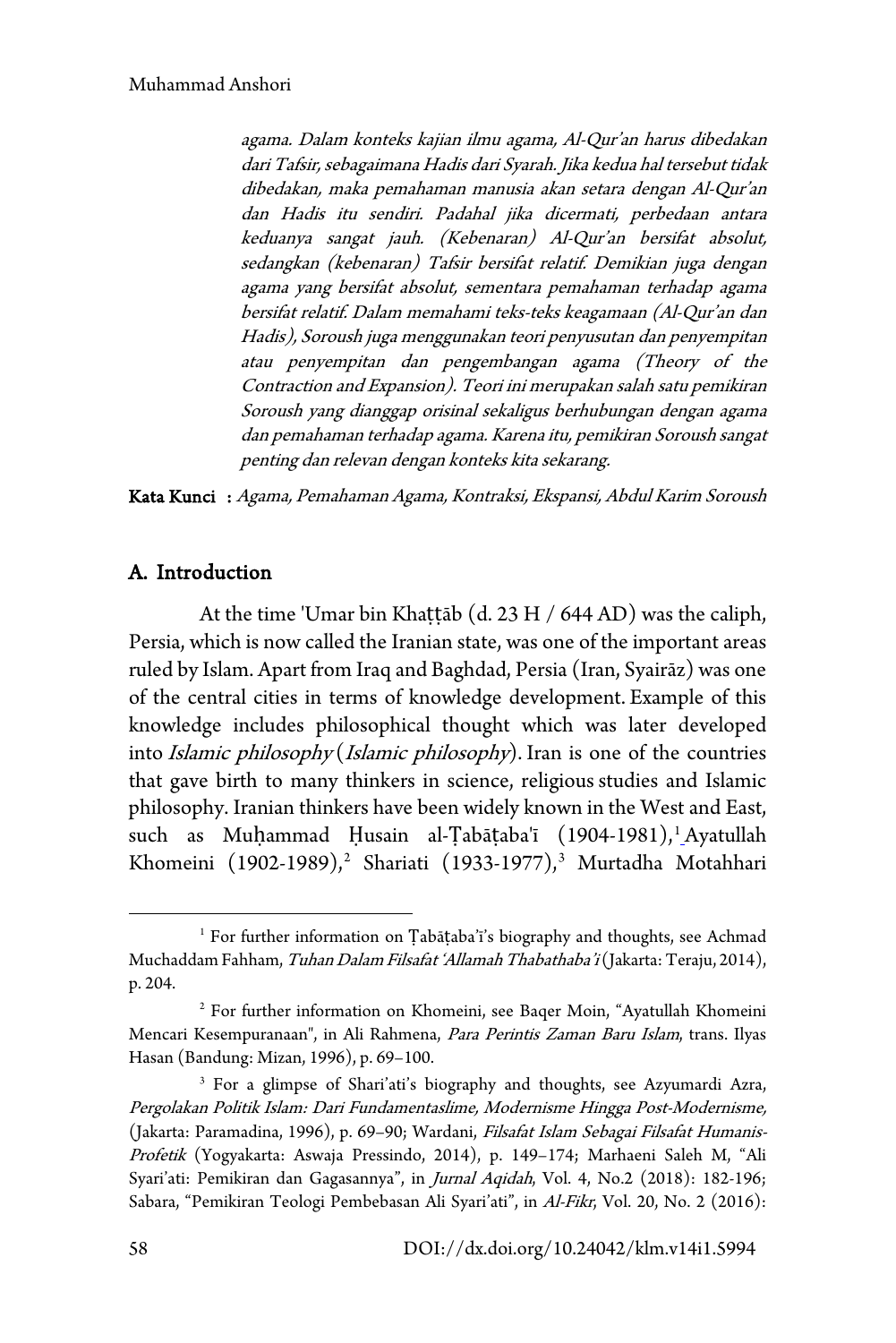$(1919-1979)$ ,<sup>[4](#page-2-0)</sup> Seyyed Hossein Nasr  $(1933$ -present),<sup>[5](#page-2-1)</sup> Abdul Karim Soroush (1945-present), and others. Iran was one of the centers of Islamic science. However, Iran's history and modern times are completely different, especially after several political conflicts. Modern Iran is considered advanced after Khomeini launched a revolution in 1979 by overthrowing Reza Vahlevi, which was considered to be conspiring with the West. Iran's contribution to Islamic civilization is beyond doubt, as seen in the book Islam, Iran & Peradaban: Peran dan Kontribusi Iran dalam Peradaban Islam. [6](#page-2-2)

Muslim scholars paid little attention to the history of the construction of Islamic sciences, making them losing their sense of scientific revolution. To borrow Karl R. Popper's words (1902-1994), "Islamic sciences are considered immune, cannot be retested, tested, questioned and canceled their validity. As such is due to the fact that historical-empirical aspects of Islamic sciences are obscured, even confused with normative aspects of piety. Even rumors have it that Islamic sciences are belonged to the realm of revelation".[7](#page-2-3) This has caused many Muslims fail to distinguish between the Qur'an and its exegesis or between the Hadith and

<span id="page-2-1"></span><sup>5</sup> For further information on Nasr's biography and thought, see Ach. Maiumun, Seyyed Hossein Nasr, Pergulatan Sains dan Spiritualitas Menuju Paradigma Kosmologi Alternatif, (Yogyakarta: Ircisod, 2015); Willam C. Chittic, "Pree Pace" in, The Complete Bibliografhy of the works of Seyyed Hossein Nasr from 1958 Throgh April 1993, Mehdi Aminrasavi dan Zainal Moris. ed, (Kuala Lumpur, Islamic Academy of Science of Malaiysia, 1994); John L. Esposito, *Ensiklopedi Oxford Dunia Islam Modern*, Terj. Eva, Femmy S., Jarot W., Poerwanto, Ropiks, (Bandung: Mizan, 2002); Seyyed Hossein Nasr, Islam Antara Cita dan Fakta, trans. Abdurrahman Wahud dan Hasyim Wahid, (Yogyakarta: Pustaka, 2001).

<span id="page-2-2"></span><sup>6</sup> Ghulam Reza Awani, dkk., Islam, Iran, dan Peradaban: Peran dan Kontribusi Intelektual Iran dalam Peradaban Islam (Yogyakarta: RausyanFikr Institute, 2012).

<span id="page-2-3"></span><sup>7</sup> M. Amin Abdullah, Islamic Studies Di Perguruan Tinggi: Pendekatan Integratif Interkonektif (Yogyakarta: Pustaka Pelajar, 2012), p. 50.

KALAM, Volume 14, No. 1 (2020) 59

<sup>212-230;</sup> See Eko Supriyadi, Sosialisme Islam: Pemikiran Ali Syari'ati (Yogyakarta: Pustaka Pelajar, 2003); see Zulfan Taufik, Dialektika Islam & Humanisme: Pembacaan Ali Syari'ati (Ciputat: Onglam Books, 2015).

<span id="page-2-0"></span><sup>&</sup>lt;sup>4</sup> For further information on *Muthahhari's* biography and thoughts, see Haidar Baqir, Murtadha Muthahhari sang Mujahid, Sang Mujtahid, (Bandung: Yayasan Muthahhari, 1998); Hamid Algar, Hidup dan karya Murtadha Muthahhari, (Bandung: Mizan, 2002); Murtadha Muthahhari, Kritik Islam terhadap Materialisme,terj. Ahmad Kamil (Jakarta: AlHuda,2001); Murtadha Muthahhari, Filsafat Hikmah Pengantar Pemikiran Shadra, terj. Hamid Algar (Bandung: Mizan, 2002).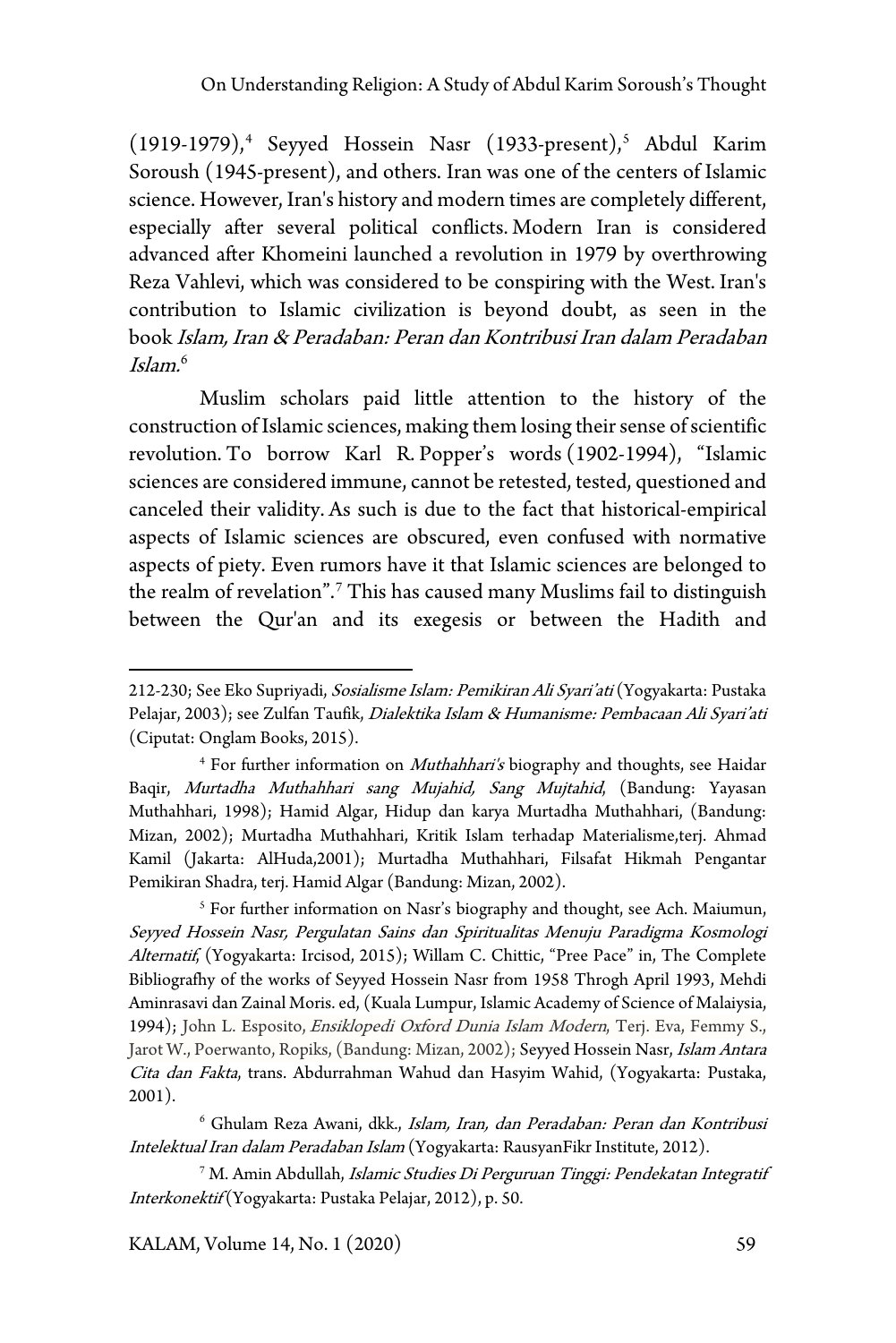its *sharah*. The Qur'an has absolute truth, while the exegesis is a result of human's thoughts. Many of them are unable to distinguish between religion and religious thoughts, which in turn has rendered the Islamic thoughts rigid and monotonous.

The rigid forms of Islamic thoughts need to be reinterpreted and recontextualized in order to make them suitable with the current situations, without leaving behind the fundamental teachings of Islam. In other words, Islam must have a sense of inclusiveness of thoughts, ones that develop from time to time. This has in turn remined us of a great Shi'i thinker named Abdul Karim Soroush. This paper will focus his thughts on the method of understanding Islam.

# B. Short Biography of Abdul Karim Soroush

Within the study of history of ideas, it is crucial for us to explore the biography of the person under study, in which information about the person's backgrounds of family, education, intellectual careers and other factors that influence their thoughts is provided. Abdul Karim Soroush is not an exception. There must be many historical factors around him that have been influential to his thoughts. Here, in order to explore his biographical accounts, the author have mainly referred to his work, Reason, Freedom, and Democracy in Islam: Essential Writings of Abdolkarim Soroush (Oxford: Oxford University Press, 2000). This book is a collection of Soroush's articles, later translated and re-edited by Mahmoud Sadri and Ahmad Sadri. In this book, Sadri also interviewed Soroush.

Soroush was born in South Iran on December 16, 1945, coinciding with Muharram 10, 1324 H, or popularly known as the 'Āsyūrā' day. In the Shi'a tradition, the 'Āsyūrā' day is considered as the most historic moment, because it was commemorated as the day when Ḥusein bin 'Alī bin Abū Ṭālib was killed during the reign of Yazīd bin Mu'āwiyah. In fact, the killing of Ḥusein, taking place in Karbalā', Iraq in 61 H / 680 AD, was sorrowful not only for the Shi'a group, but also for the Sunni followers.<sup>[8](#page-3-0)</sup> This incident has "tarnished" the name of Yazīd and his family who controlled the reign of the Umayyad dynasty. It should be noted that although Soroush was born on the 'Āsyūrā' day, he was not a fanatic about such event. He came out of

<span id="page-3-0"></span><sup>8</sup> see Abū al-Qāsim 'Alī bin Mūsā bin Ja'far bin Muḥammad bin Aḥmad bin Muḥammad bin Ṭāwus, Tragedi Pembantaian Keluarga Suci Nabi Saw: Karbala Iraq, trans. Sayyid Ahmad Husaini (Jakarta: El Faraj Publishing, 2007).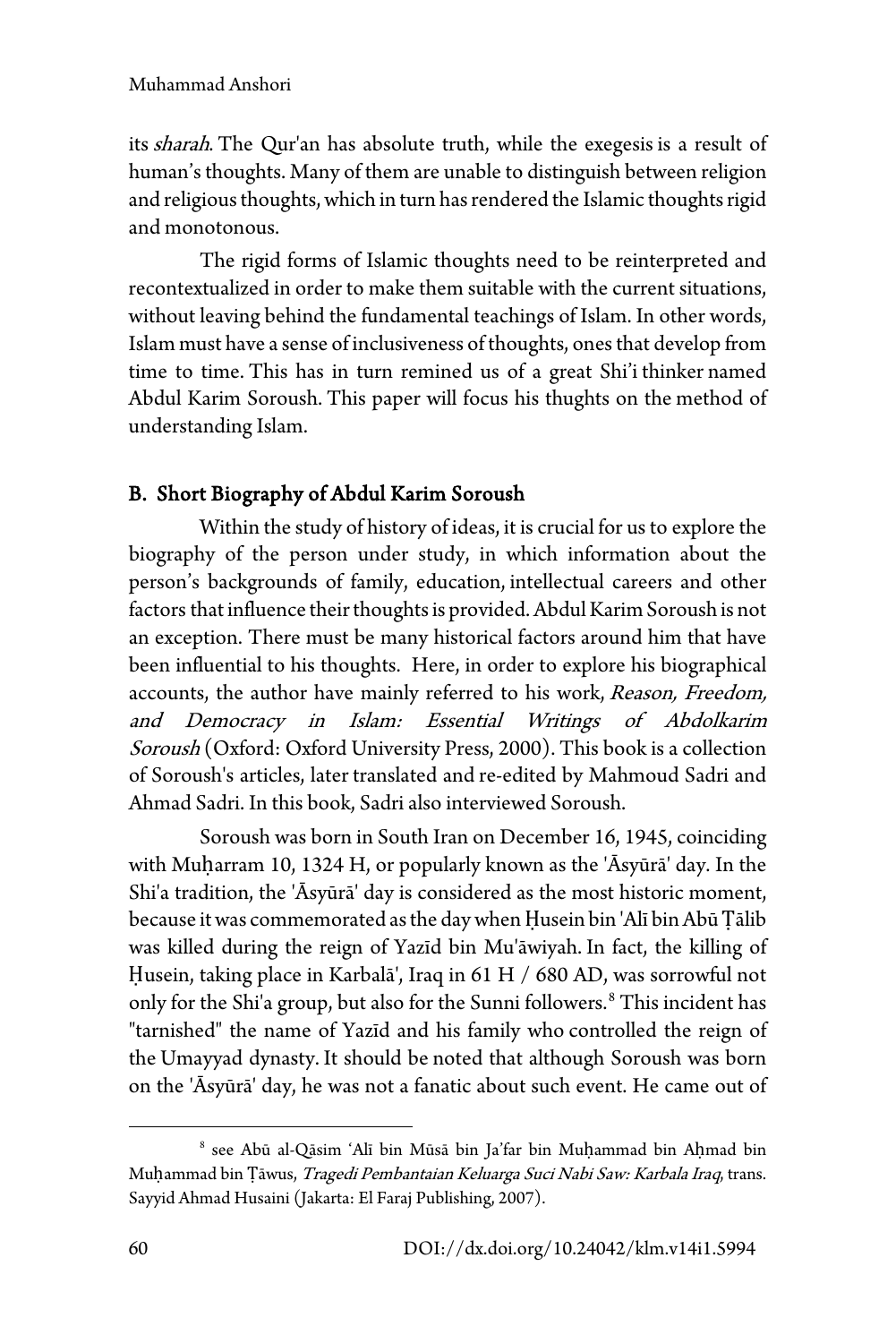the mainstream thinking of Shi'a scholars who were considered orthodox or conservative.

Since childhood, he has received religious trainings, aside from the general education. As a child, he was very fond of poetry. The first poet he knew was Sa'dī. Soroush's father was an admirer of Sa'dī's poetries compiled in *Bustān* (Garden), which he read every after the Subuh prayer so loudly that Soroush could heard the poetries and still remembered by heart some of them. Soroush realized that his writing style was influenced by Sa'dī.<sup>[9](#page-4-0)</sup>

American journalist, Robin Wright, and several other figures, have dubbed Soroush as "the Muslim Martin Luther". Luther (1483-1546) was a German theologian who had a great influence on Christianity. He strongly opposed the Roman Catholic Church. In my opinion, this is an excessive assessment because many other Muslim thinkers have the same thoughts as Soroush, even they are more influential than him. Politically, Soroush is different from the European reformists of the 16th century. Soroush was a brave man because he was one of those who had criticized the postrevolutionary Iranian social system. Yet, he does not openly speak about the position of ulama (scholar) in the Islamic tradition which does not recognize the existence of an intermediary between humans and God.

Soroush was not quite satisfied with the educational system in his hometown schools. Thus, after finished his schools there, he wanted to travel to Europe for furthering his education. One of the European countries he aimed to go is England. Soroush is a scholar of chemistry, therefore he is also interested in natural and exact sciences, such as physics, mathematics, and biology. Many of his friends were experts in these fields. While studying at the University of London, he decided to study sciences of philosophy. One of the requirements to take this program is a bachelor degree in one of the natural sciences. The first philosopher of science that he met while studying the philosophy of science in London was Karl R. Popper (1902-1994).[10](#page-4-1) 1974 saw the start of Soroush's studies in London, and it also

<span id="page-4-0"></span><sup>&</sup>lt;sup>9</sup> See N. Hanif, Biographical Encyclopaedia of Sufis: Central Asia and the Middle East (New Delhi: Sarup & Sons, 2002).

<span id="page-4-1"></span><sup>&</sup>lt;sup>10</sup> See Kees Bertens, Filsafat Barat Kontemporer Inggris-Jerman (Jakarta: Gramedia Pustaka Utama, 2002); Mohammad Muslih, Filsafat Ilmu: Kajian atas Asumsi Dasar, Paradigma, dan Kerangka Teori Ilmu Pengetahuan (Yogyakarta: Belukar, 2005).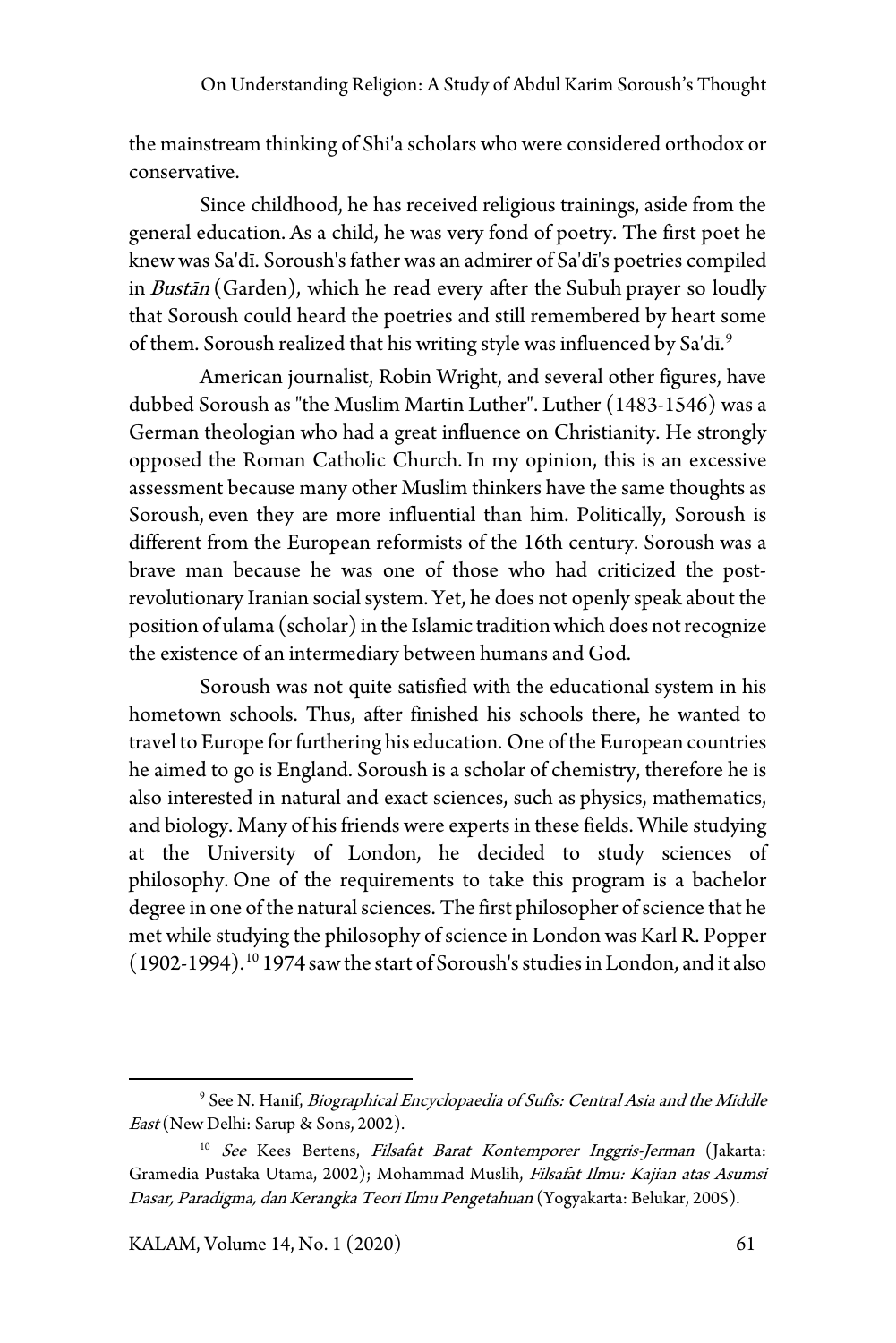coincided with the widespread acceptance of Thomas Kuhn's (1922-1996) ideas.<sup>[11](#page-5-0)</sup>

Having studied in the Western academic milieu and as a scholar of world-wide reputation, Soroush has extensive teaching experience in European and American universities. In 2000, he became a visiting lecturer at Harvard University, teaching Rumi Philosophy, Islam and Democracy, Qur'an Studies, and Philosophy of Islamic Law. He was also once a lecturer at Yale University, and had taught Philosophy of Islamic Politics at Princeton University in 2002-2003. He was also invited to give lecture at Wissenschaftskolleg in Berlin, and at Columbia University in 2007, at Georgetown University in 2008, and at the University of Chicago in 2012. The experiences of teaching Islamic studies in the Western world have shaped and influenced the ways in which Soroush have viewed to understand religious texts.

Soroush's most monumental work is The Hermeneutical Expansion and Contraction of the Theory of Sharia. This book reevaluates Islamic law from the perspective of jurisprudence, the history of ideas, exegesis, epistemology, philosophy of science, and sociology. In this book, as in his many other books, Soroush posted a number of critical questions, such as "What do we know about God?" and "To what extent do we accept the fatwas issued by the *fugaha* 'as orders from God?". These questions are reasonable because Muslim communities tend to uncritically accept the (religious) understanding of the fuqaha. Soroush's thinking has been largely influenced by Muhammad Iqbal (1293-1357 H / 1877-1938), Ali Shariati (1352-1397 H / 1933-1977 AD), Mehdi Bazargan (1324-1415 H / 1907- 1995 AD), and Muslim and Western philosophers. Many of his thoughts is also influenced by al-Ghazālī (1058-1111 AD / 450-505 H) in Islamic legal theory. This last name is widely known in the East and West as an opponent of some philosophical thoughts later denied by Ibn Rushd (1126-1198 AD / 520- 595 H).

In Western literature, al-Ghazālī is equated with St. Augustine (354- 430), a Christian philosopher who wrote the book The City of God. The difference is that Augustine remained attached to philosophy until the end

<span id="page-5-0"></span><sup>&</sup>lt;sup>11</sup> Thomas Kuhn's thought can be read in Thomas S. Kuhn, The Structure of Scientific Revolutions (London: The University of Chicago Press, 1970); Muhyar Fanani, Pudarnya Pesona Ilmu Agama (Yogyakarta: Pustaka Pelajar, 2007); Muhyar Fanani, Metode Studi Islam: Aplikasi Sosiologi Pengetahuan Sebagai Cara Pandang (Yogyakarta: Pustaka Pelajar, 2008).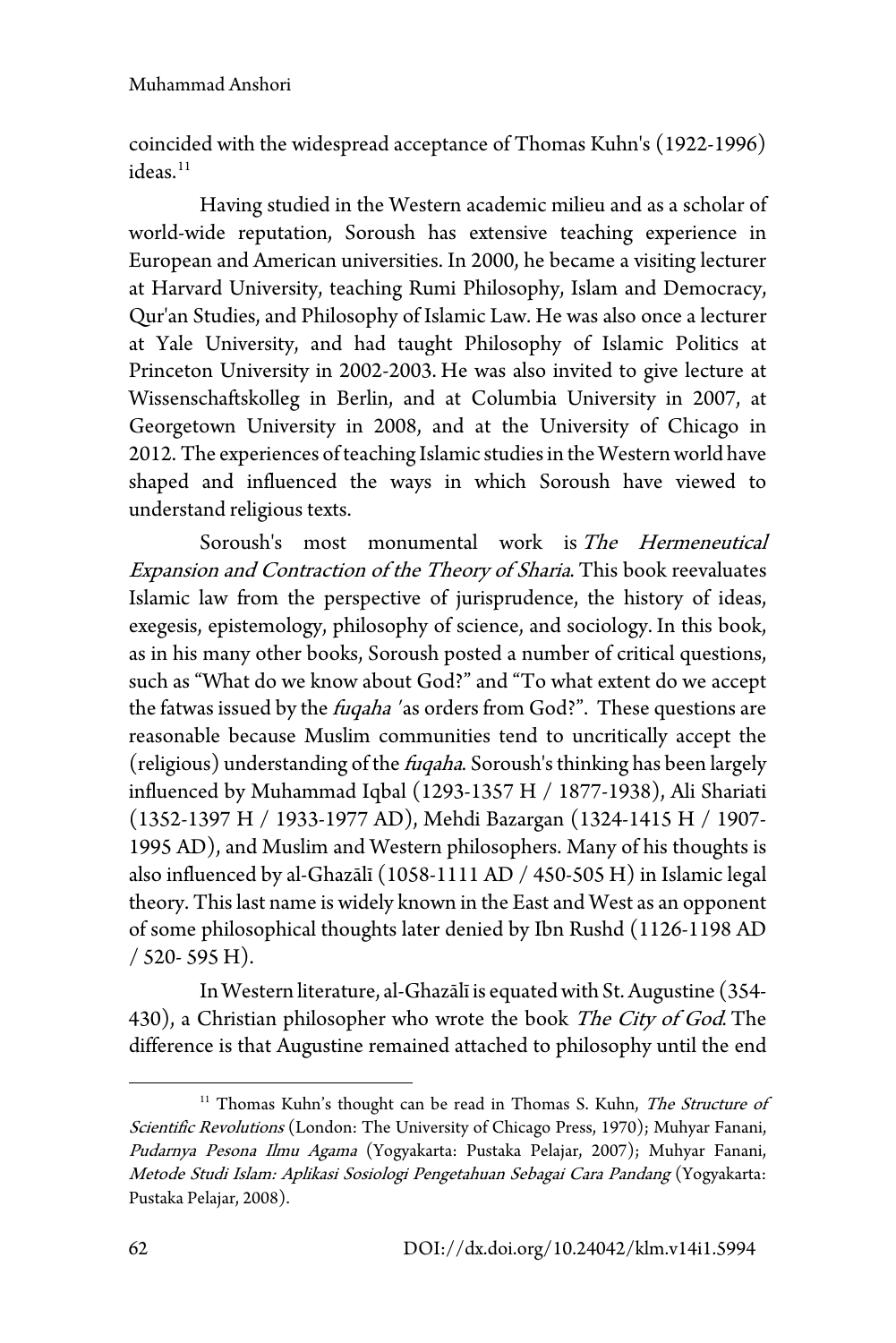of his life, while al-Ghazālī took the Sufi path as a way of seeking the truth.<sup>[12](#page-6-0)</sup> Orientalist HAR Gibb (1895-1971), besides juxtaposing al-Ghazālī with St. Augustine (354-430), also paralleled him with Martin Luther (1483- 1546), the reformer of Christianity in Europe at the beginning of the 16th century. Gibb was impressed with al-Ghazālī's intellectual career.[13](#page-6-1) Shafi'i Ma'arif (1935-?), in his article, "Al-Ghazali: Figure of Anti-Intellectualism?" has rejected the argument that al-Ghazālī was one of the causes for the decline of Islamic civilization, due to his sever al-Ghazālī attack to the philosophers.<sup>[14](#page-6-2)</sup> According to William Montgomery Watt (1909-2006), in terms of the fame of figures in Islamic history, al-Ghazālī was as famous as the Prophet Muhammad,<sup>[15](#page-6-3)</sup> even "almost a Prophet" if there is a Prophet after Prophet Muhammad.

However, al-Ghazali did no attacked philosophical thoughts but the following three propositions. The first is the philosophers' denial of the bodily resurrection on the Day of Judgment. The *second* is the notion that God's knowledge is limited about universal things, while specific or particular things are outside God's knowledge (Ibn Sīnā's thesis). The third is the philosophers' stance on the immortality of nature (Aristotle's typical thesis). According to al-Ghazālī, no Muslim believes these three propositions. Al-Ghazālī's intellectual wanderings were written in his book Al-Munqiż min al-Dalāl (Savior/Liberator from heresy).<sup>[16](#page-6-4)</sup> The point is that al-Ghazālī has been a great influence on the history of Islamic thoughts, including on Soroush.

Almost all great thinkers have some works that can be studied by later generations. If a thinker does not have written thoughts, his thoughts in oral forms could be written by someone who have documented

KALAM, Volume 14, No. 1 (2020) 63

<span id="page-6-0"></span> $12$  Athur Hyman, *Philosophy in the Middle Age*, ed. Jame J. Wals (Indianapolis: Hacket Publishing Company, 1978), p. 263; then see Syafi'i Ma'arif, Peta Bumi Intelektualisme Islam di Indonesia (Bandung: Pustaka Mizan, 1993), p. 56.

<span id="page-6-1"></span><sup>&</sup>lt;sup>13</sup> Muhammad Husein, Mengaji Pluralisme Kepada Mahaguru Pencerahan (Bandung: Mizan, 2012), p. 139.

<sup>&</sup>lt;sup>14</sup> Syafi'i Ma'arif, Peta Bumi Intelektualisme Islam di Indonesia, p. 54-60.

<span id="page-6-3"></span><span id="page-6-2"></span><sup>&</sup>lt;sup>15</sup> Nurman Said, "The Significance of Al-Ghazālī and His Works for Indonesian Muslims; A Preliminary Study," In Studia Islamika: Indonesian Journal for Islamic Studies 3, no. 3 (n.d.): 26.

<span id="page-6-4"></span><sup>&</sup>lt;sup>16</sup> Abu Hamid al-Ghazali, Freedom and Fulfilment: An Annotated Translation of Al-Ghazālī's al-Munqidh Min al-*Ḍ*alāl and Other Relevant Works of Al-Ghazālī, trans. Richard Joseph McCarthy, Boston: Twayne Publisher, Cet-I, 1980.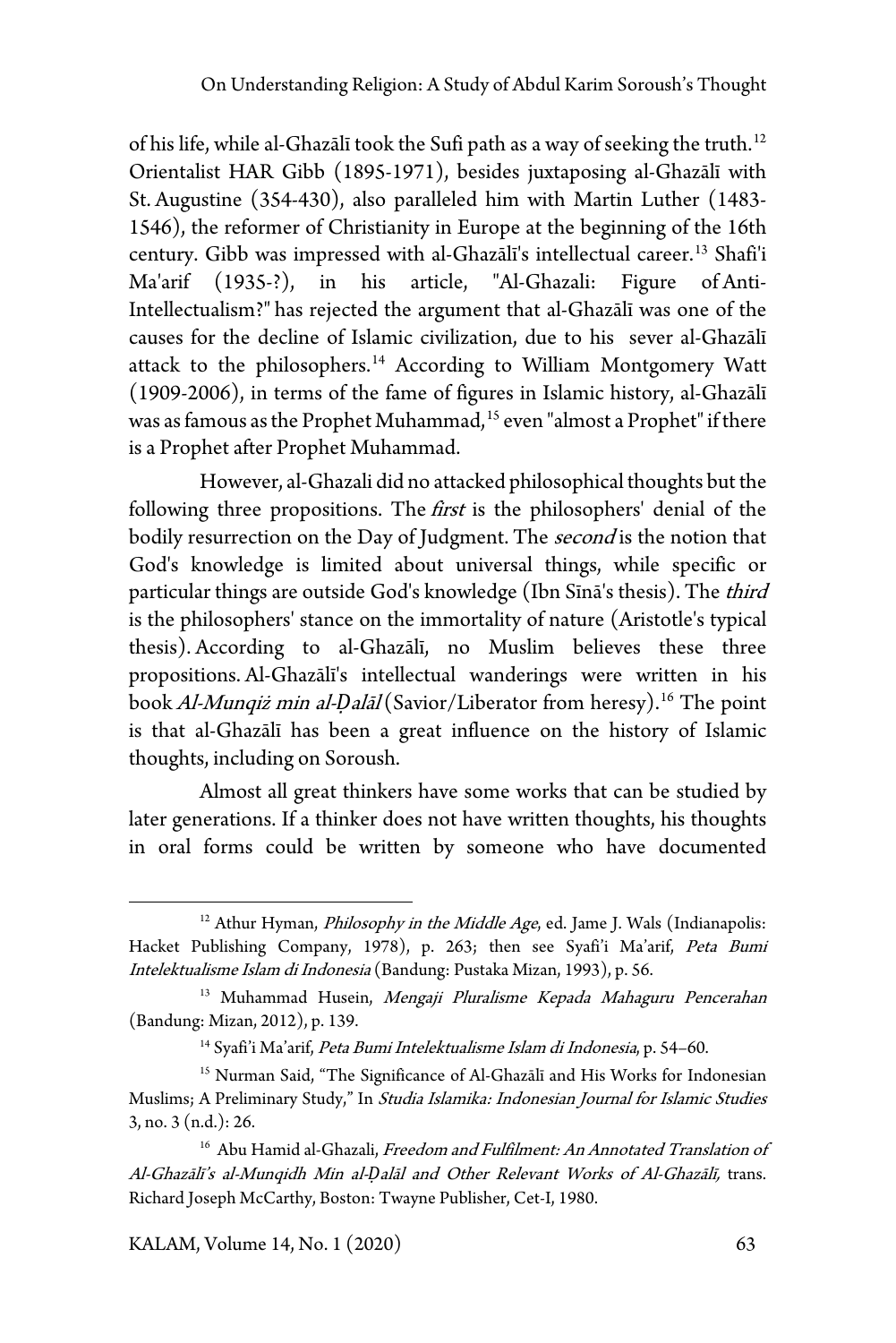them. This is what was done by Muḥammad Rasyīd Riḍā (1865-1935) to the thoughts of his teacher, Muḥammad 'Abduh (1849-1905). It seems that the case is different from Soroush. Besides being busy in teaching, he is also productive in putting his ideas into books or scientific journals. It is not surprising that Soroush is well known among those of whatever biographical backgrounds who are interested in the study of Islamic thoughts, especially the modern ones.

In this paper, two of Soroush's works are used the main sources. They are Reason, Freedom, and Democracy in Islam Essential writings of Adbolkarim Soroush,<sup>[17](#page-7-0)</sup> and "The Evolution and Devolution of Religious Knowledge". [18](#page-7-1) In the field of Islamic Studies, the study of Soroush's works is imperative because their historical nuances are more dominant than normativity. Some thinkers say that Soroush was the Iranian thinker who has revived Mu'tazilah's "liberal" thoughts. Therefore, it is not surprising that Mohammed Hashas categorizes Soroush as "neo-Mu'tazilah". [19](#page-7-2)

## C. Analysis of Abdul Karim Soroush's Thought

As an Iranian who is an expert in the fields of scientific philosophy, Western philosophy, Islamic philosophy, theology, and Persian literature, Soroush's thoughts have been studied by thinkers of the East and the West. Apart from that, Soroush was also interested in studying religious philosophy, social philosophy, and political philosophy. Some of Soroush's thoughts that need to be examined are the following:

1. Religion and Religious Understanding

There is no doubt that the terms religion and religious understanding are two different things. The two terms are like two sides of a coin inseparable but indistinguishable. Religion (Islam) does come from God, but understanding religion is not God's business, but human

<span id="page-7-0"></span><sup>&</sup>lt;sup>17</sup> Abdul Karim Soroush, Reason, Freedom, and Democracy in Islam: Essential Writings of Abdolkarim Soroush, Trans and Ed, Mahmoud Sadri and Ahmad Sadri (Oxford: Oxford University Press, 2000).

<span id="page-7-1"></span><sup>18</sup> Abdul Karim Soroush, "The Evolution and Devolution of Religious Knowledge", in Charles Kurzman (ed), Liberal Islam: A Source Book, New York-Oxford: Oxford University Press, 1998.

<span id="page-7-2"></span><sup>&</sup>lt;sup>19</sup> Mohammad Hassas, "Abdolkarim Soroush: The Neo-Muʿtazilite that Buries Classical Islamic Political Theology in Defense of Religious Democracy and Pluralism", Studia Islamica, Vol. 109, No. 1 (2014): 147-173.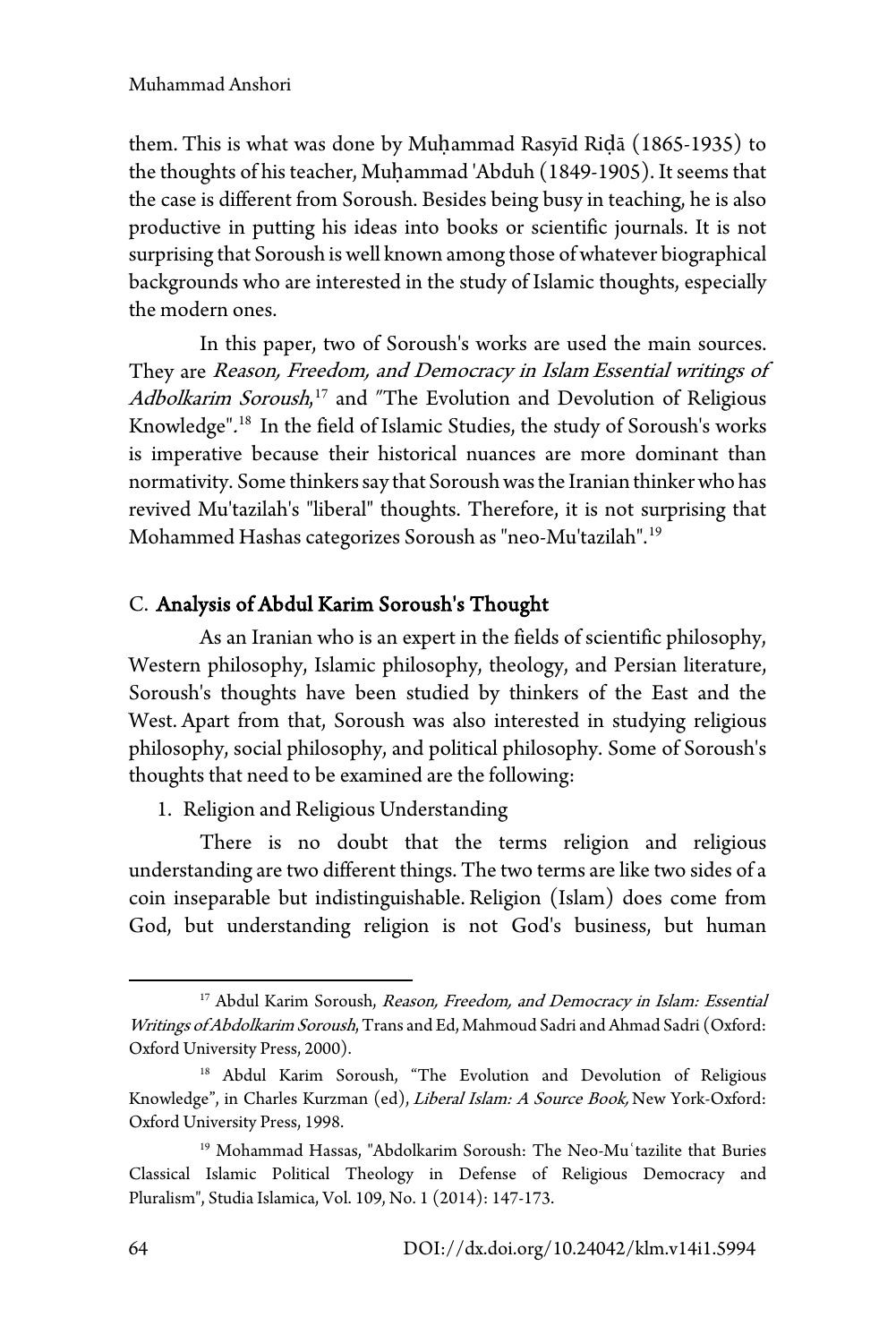affairs. Because those who understand and who are influenced by social, cultural, economic, and intellectual factors are human. Therefore, the understanding of religion (religious texts) can differ from one scholar to another. This is the sunnah that has transpired, is, and will happen until the Day of Resurrection.

By understanding religion, the plurality of religious thoughts is born. Therefore, understanding religion is not sufficient normatively only, but also seeing the side of historicity.[20](#page-8-0) Historically, religion is now practiced more as an understanding that has been contaminated by certain situations and conditions. We have to distinguish between religion and religious thought, the Koran with exegesis, Hadith from sharah. This is one of Abdul Karim Soroush's concerns.

He highlighted the mindset of some Muslims whom incompetent to distinguish religion from religious thought. Religion does not need improvement and perfection, unbound from any culture but religious understanding is imperfect, must continually be improved. The religious teachings contained in holy texts (Al-Qur'an or hadith) must be distinguished from exegesis and *syarah* which are the products of the thought of the ulama. The Koran does have absolute truth, but understanding about it is not necessarily absolute due to the limitation of human understanding. Soroush explained:

> "The truth is that as long as one has not distinguished between religion and people's understanding of it, one will be incapable of finding an answer to these intriguing questions. Yes, sacred scriptures are indeed (in the judgment of followers) flawless; however, it is just as true that human being's understanding of religion is flawed. Religion is sacred and heavenly, but the understanding of religion is human and earthly. That which remain constant is religion  $(din)$ , that which changes is religious knowledge and insight (*ma'refat-e dini*)".<sup>[21](#page-8-1)</sup>

Soroush's ideas are also similar to the thoughts of classical scholars, especially in understanding religious texts, for instance, the plurality of exegesis is an inevitable reality. The Koran comes from Allah the Absolute and infinite, while humans (*mufassir*) are limited beings and are limited by

<span id="page-8-1"></span><span id="page-8-0"></span><sup>&</sup>lt;sup>20</sup> M. Amin Abdullah, *Studi Agama: Normativitas Atau Historisitas?* (Yogyakarta: Pustaka Pelajar, 2011).

<sup>&</sup>lt;sup>21</sup> Abdul Karim Soroush, Reason, Freedom, and Democracy in Islam ..., p. 31.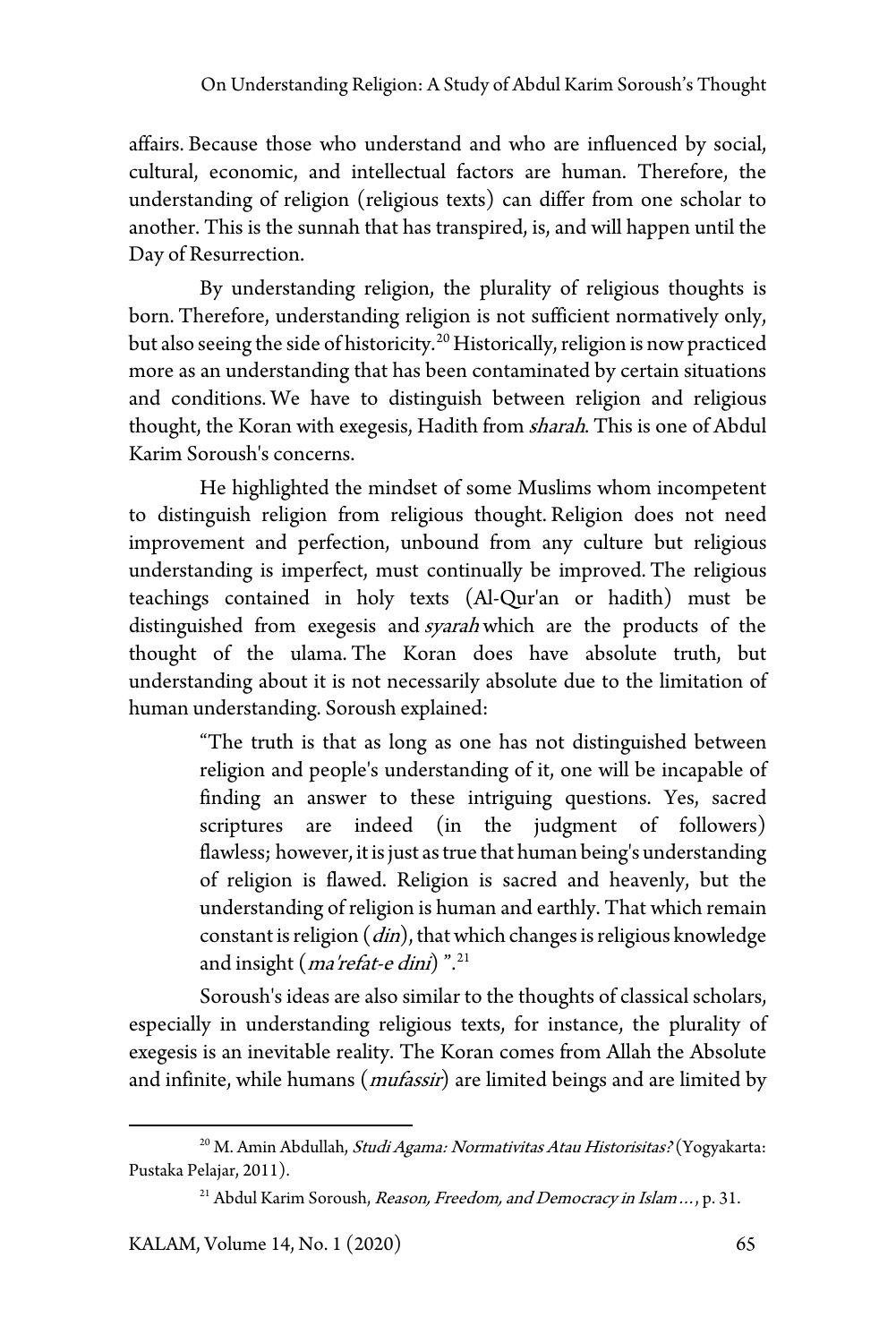a certain scope. In this case, Sahal bin 'Abdullāh al-Tustarī (200-283 AH) elucidated:

**لو أعطي العبد ب�ل حرف من القرآن ألف فهم لم يبلغ ��اية ما أودعھ الله �� آية من كتابھ لأ نھ كلا م الله وكلامھ صفتھ وكما أنھ ليس � ��اية فكذلك لا ��اية لفهم كلامھ وإنما يفهم �ل بمقدار ما يفتح الله عليھ وكلام الله غ�� مخلوق ولا تبلغ إ�� ��اية فهمھ**  [22](#page-9-0) **فهوم محدثة مخلوقة**.

If a servant is given a thousand understandings of one letter from the Qur'an, surely, he will not be able to achieve the purpose of Allah in His holy book. Because he is kalamullah (word of god), God's words are His attributes, God is infinite, so are His words. It's just that a person can understand what Allah opens or gives meaning to him. Kalam Allah is not a creature, so it cannot be reached by a limited understanding of beings".

Soroush's thought tries to arouse the spirit of Islamic ijtihad, not to be shackled by the authority of orthodox clerics blindly (taqlīd). Islamic thought must continue to be developed, it must not stop at certain times and generations. Seeing this phenomenon, Soroush gave birth to an idea called Theory of the Contraction and Expansion of Religious Exegesis.

2. Theory of the Contraction and Expansion

In his book, Reason, Freedom, & Democracy in Islam, Soroush makes a particular topic entitled The Contribution of the Theory of the Contraction and Expansion of Religious Exegesis to the Islamic Reform and Revival. [23](#page-9-1) In Arabic, Theory of the Contraction and Expansion of Religious Exegesis is usually called al-qab*ḍ* wa al-bas*ṭ* fī al-syarī'ah. Etymologically, alqab*ḍ* is a form of masdar (third verb) from qaba*ḍ*a – yaqbi*ḍ*u – qab*ḍ*an , which has many meanings when associated with the word or Damir before and after it.<sup>[24](#page-9-2)</sup> Ibn Fāris (d. 395 H) said that every word consisting of the

<span id="page-9-0"></span><sup>22</sup> Abū 'Abdullāh Badruddīn Muḥammad bin Bahādir bin' Abdullāh al-Zarkasyī, Al-Burhān fī Ulūm al-Qur'ān, in taḥqīq by Muṣṭafā 'Abdul Qādir' Aṭ ā, J- I (Beirut: Dār al-Kutub al -'Ilmīyah, 1428 H / 2007 AD), p. 29. This is also quoted by Husein Muhammad, Studying Pluralism to the GM of Enlightenment (Bandung: Mizan, 2012), p. 29. Husein Muhammad, Islam Tradisional yang Terus Bergerak: Dinamika NU, Pesantren, Tradisi, dan Realitas Zamannya (Yogyakarta: IRCiSoD, 2019), p. 249.

<span id="page-9-1"></span><sup>&</sup>lt;sup>23</sup> Abdul Karim Soroush, Reason, Freedom, and Democracy in Islam..., p. 30.

<span id="page-9-2"></span><sup>&</sup>lt;sup>24</sup> See the sentence or *damir* that accompanies the word before and after the word in Ahmad Warson Munawwir, Kamus Al-Munawwir: Arabic-Indonesian (Surabaya: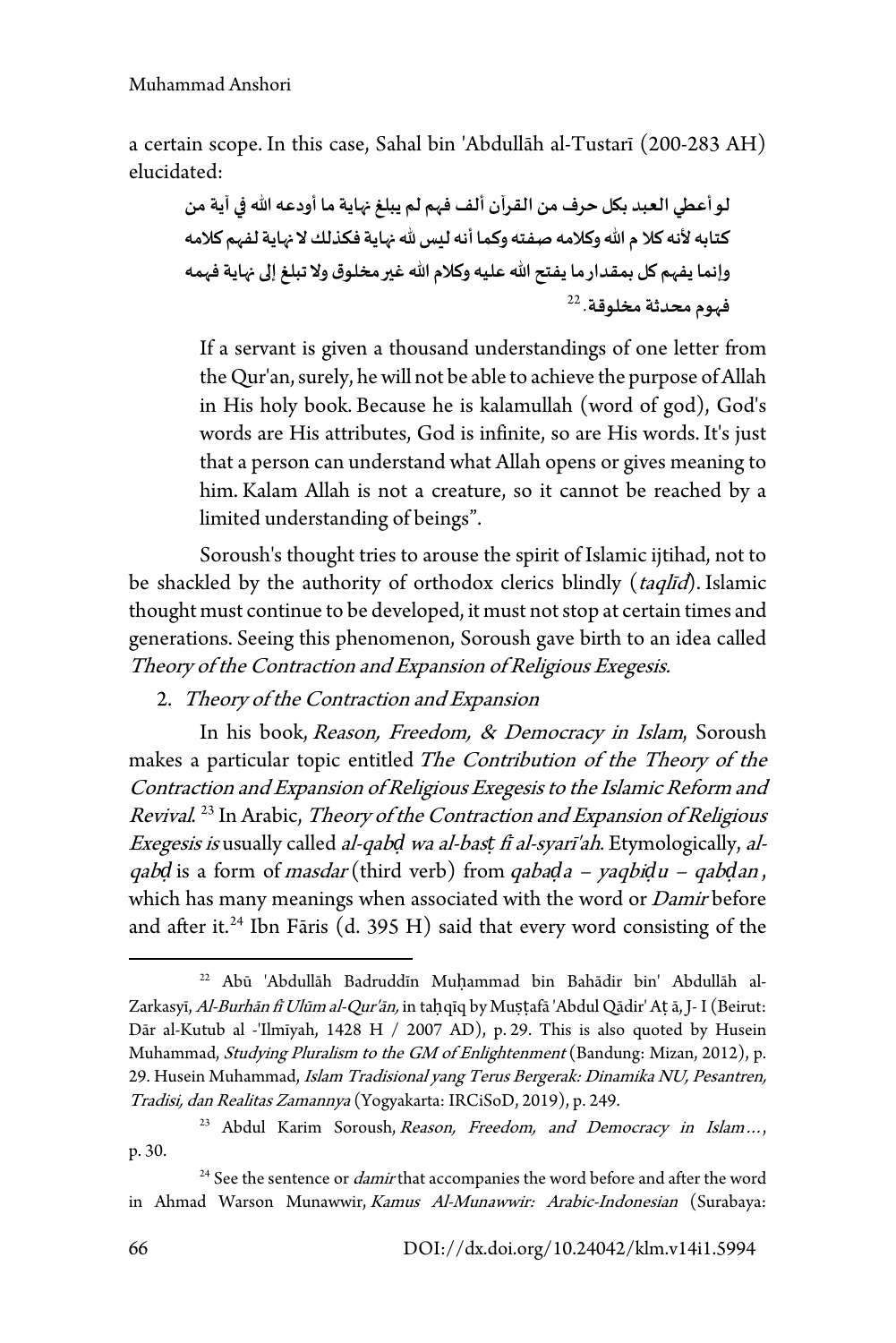letters qāf, bā ', and *ḍ*ā*ḍ* , then the meaning revolves around something that is taken and then put together ( yadullu' alā syai 'ma'khūż wa sharpmu' fī syai').<sup>[25](#page-10-0)</sup> While the word al-bastu is a masdar form of the word basata – yabsu*ṭ*u – bas*ṭ*<sup>ā</sup> , which also has many meanings according to the damir that accompanies it. Every word consisting of bā ', sin, and *ṭ*ā' , then means to unfold something (*imtidad al-syai*'),<sup>26</sup> deployment, expansion.<sup>[27](#page-10-2)</sup>

The aim of the Theory of the Contraction and Expansion of Religious Exegesis is neither to reconcile disputes between traditional and dynamic jurisprudence, nor to modernize religion, reinterpret sharia, or deny the truth. However, this theory intends to assert in detail the alteration process of religious understanding. For Soroush, this theory is an exegesisepistemological. This theory is also part of three fields of science, namely kalam (Islamic theology), ushul fikih (applied logic in Islamic jurisprudence), and 'irfān (the esoteric dimension of Islam).<sup>[28](#page-10-3)</sup>

Concerning kalam, the theory of contraction and expansion describes the things that affect our understanding of the Qur'an and the sunnah. This has led to the birth of various methods and styles of exegesis. This theory is also associated with ushul fiqh because it explains the sciences needed in formulating laws. Concerning 'irfan, this theory explains three aspects of religion, namely syariah, tarekah, and essence.<sup>[29](#page-10-4)</sup> The last three terms are synonymous with Sufism (mysticism).

This theory not only harmonizes the categories al-*ṡ*awābit (fixed things) and al-muta*ḥ*awwil or al-mutagayyirāt (things that can change), tradition and modernity ( al-turā*ṡ* wa la-*ḥ*adā*ṡ*ah ) , sacre and mundane,

<span id="page-10-4"></span>KALAM, Volume 14, No. 1 (2020) 67

Progressive Pustaka), p. 1086; Hans Wehr, A Dictionary of Modern Written Arabic: Arabic English, ed. J. Milton Cowan (Beirut: Librairie Du Liban-London: Macdonald & Evans Ltd, 1974), p. 738-734; It can also mean touching, preventing, and holding back, see Majduddīn Muḥ ammad bin Ya'qūb al-Fairūzā bādī, al-Qāmūs al-Mu*ḥ*ī*ṭ* (Beirut: Dār al-Kutub al- 'Ilmīyah, cet-II, 1430 H / 2009 AD), p. 672.

<span id="page-10-0"></span><sup>&</sup>lt;sup>25</sup> Abū al-Ḥusain Aḥmad bin Fāris bin Zakariyā, Maqāyīs al-Lugah, edited by Anas Muḥammad al-Syāmī (Cairo: Dār al-Ḥadīṡ, 1429 H / 2008 AD), p. 759. See also Aḥmad bin Muḥammad al-Fayyūmī, Al-Misbā*ḥ* al-Munīr, edited by Aḥmad Jār (Cairo: Dār al-Gadd al-Jadīd, 1428 H/2007 AD), p. 282.

 $^{26}$  Ibn Fāris, Maqāyīs al-Lugah ..., p. 92.

<span id="page-10-3"></span><span id="page-10-2"></span><span id="page-10-1"></span><sup>27</sup> Aḥmad al-Fayyūmī, al-Mi*ṣ*bā*ḥ* al-Munīr…, p. 34. Fairūz Ābādī, al-Qāmūs al-Mu*ḥ*ī*ṭ*…, p. 681.

<sup>&</sup>lt;sup>28</sup> Abdul Karim Soroush, Reason, Freedom, and Democracy in Islam ..., p. 34. <sup>29</sup> *Ibid.*, p. 34-35.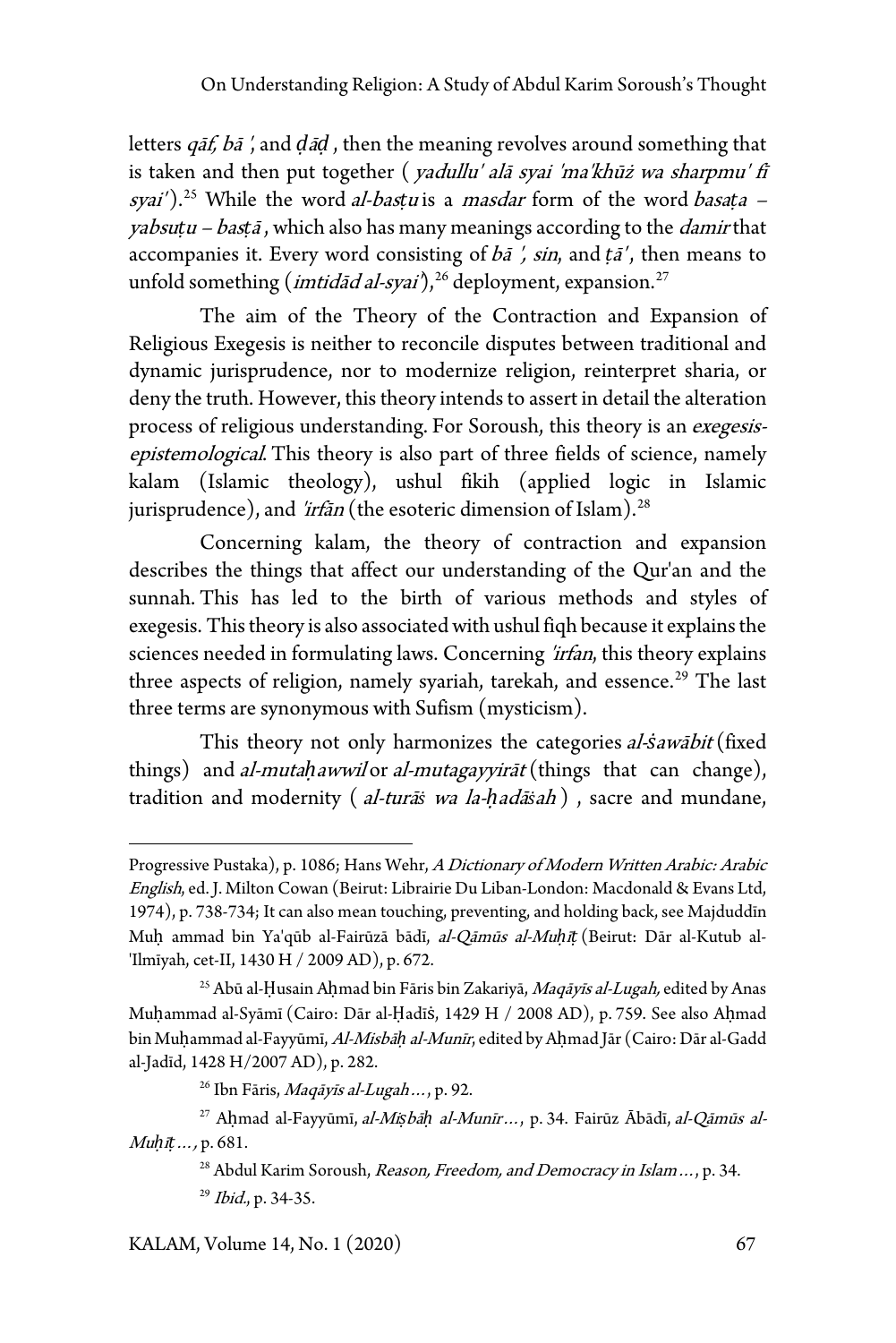reason and revelation, but it also unites the elements of purity and potency in religious knowledge and presents a plausible exegesis of both $30$  The understanding of scholars towards the Koran and hadith is not a holy understanding. Prophet Muhammad is the first interpreter (al-mufassir alawwal) and Islam is the last religion, but there are no final jurists or commentators. The last religion (Islam) has come, but the understanding of it has not yet reached perfection. Soroush emphasized that:

> "The theory of the contraction and expansion of religious exegesis not only reconciles the categories of eternity and temporal change, tradition and modernity, heavenly and earthly, reason and revelation, but it also unites the elements of purity and potency in religious knowledge (which is the goal of revivalists and reformers) and presents a plausible exegesis of both ".[31](#page-11-1)

This theory is highly suitable for those who are stirred by a calling for revival and who are blessed with a fervor for understanding religion.<sup>[32](#page-11-2)</sup> In the context of Islamic Studies or Islamic philosophy, Soroush's theory needs to be developed therefore, our religious understanding becomes inclusive. Soroush's thinking has relevance to the study of Islamic law/jurisprudence which is generally relative, local and temporal in nature. It seems that what was initiated by Soroush is similar to the theory of openness of fiqih reason (infitā*ḥ* al-'aql al-fiqhī al-islāmī) which was initiated by Idrīs Nagasy al-Jābirī. The reasoning in fiqh cannot be said to be shariah reasoning if it is not open to other sciences. Fiqh rationalism is exempt to various scientific developments based on ethical values.<sup>[33](#page-11-3)</sup> Thus, a fiqih scholar must understand and master several branches of knowledge in order to develop the theory of Contraction and Expansion.

3. The Evolution and Devolution of Religious Knowledge

Apart from the theory of the contraction and expansion of religious exegesis, Soroush also employs the term The Evolution and Devolution of Religious Knowledge. The two theories are related to one another. In his article entitled "The Evolution and Devolution of Religious Knowledge",

<sup>30</sup> Ibid., p. 35.

 $31$  *Ibid.*, p. 35.

<sup>32</sup> Ibid., p. 38.

<span id="page-11-3"></span><span id="page-11-2"></span><span id="page-11-1"></span><span id="page-11-0"></span><sup>33</sup> See Idrīs Nagasy al-Jābirī, "Al-'Ulūm al-Islāmīyah wa Madkhal al-Ibistemūlūjīyah wa Tārīkh al-'Ulūm", in Al-Dālil, Vol. 1. No. 1, (Rajab 1434 H / June 2013), p. 33-54.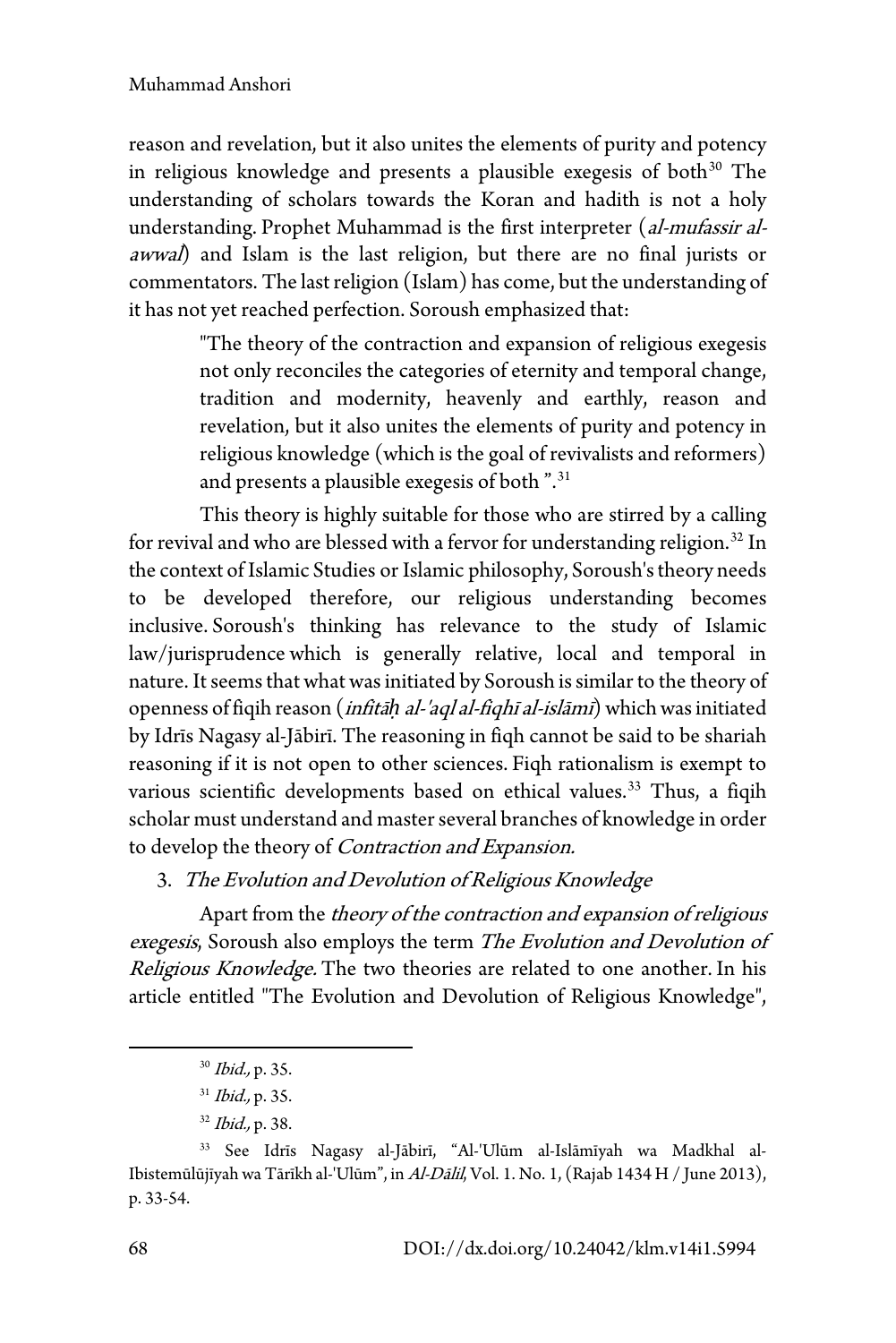Soroush discusses the differences between religion and religious understanding which are the effort of human understanding of religious texts. Religion is sacred and must be true, while religious understanding is a human exegesis that can be wrong and shift. Soroush declares:

> "The exegesis no doubt may be conjectural, fallible, changeable, partial, fallacious, one-sided, misguided, prejudiced, culture-bound, and incomplete, but this is what the Source of Revelation has ordained it to be. We are fallible human beings and that is our lot from Truth. The case of religion is no better than the case of nature. There also we are captives of our humanity. No human science is sacred, the science of religion is no exception. But of course, the revelation itself is different. Therefore, the dichotomy of the revelation/exegesis should be kept intact. We are all immersed in an ocean of exegesis, and whenever one tries to offer the "true" exegesis of the text, he makes himself even more engaged".<sup>[34](#page-12-0)</sup>

From the above quotation, it can be seen that revelation that comes from God must be true (absolute), but an understanding of revelation can be wrong and shift according to situations and conditions (relative). Humans are finite creatures it is impossible to comprehend the intention of God's infinite will. The existing exegesis is one of the forms of understanding chosen by certain interpreters. Excessive truth claims on religious understanding are inappropriate because they can lead to an exclusive attitude that generates intolerant behavior. Even so, a person is indeed required to hold fast to the understanding of religious teachings which he believes to be true, without having to denounce the opinions of others. In a pluralistic society, tolerance, dialogue and openness are necessary to manifest a safe, peaceful, and serene life.

## D. Reflections on Abdul Karim Soroush's Thought

From the above explanation, it can be seen that Soroush is one of the "Liberal Muslim" thinkers who advocate freedom of thought and oppose taklid against religious authority. As someone who has insight into studies in the East and West, Soroush can be compared with other Muslim thinkers who try to convert the way someone thinks. Several lessons can be

<span id="page-12-0"></span><sup>34</sup> Abdul Karim Soroush, "The Evolution and Devolution of Religious Knowledge", in Charles Kurzman (ed), Liberal Islam: A Source Book (New York-Oxford: Oxford University Press, 1998), p. 251.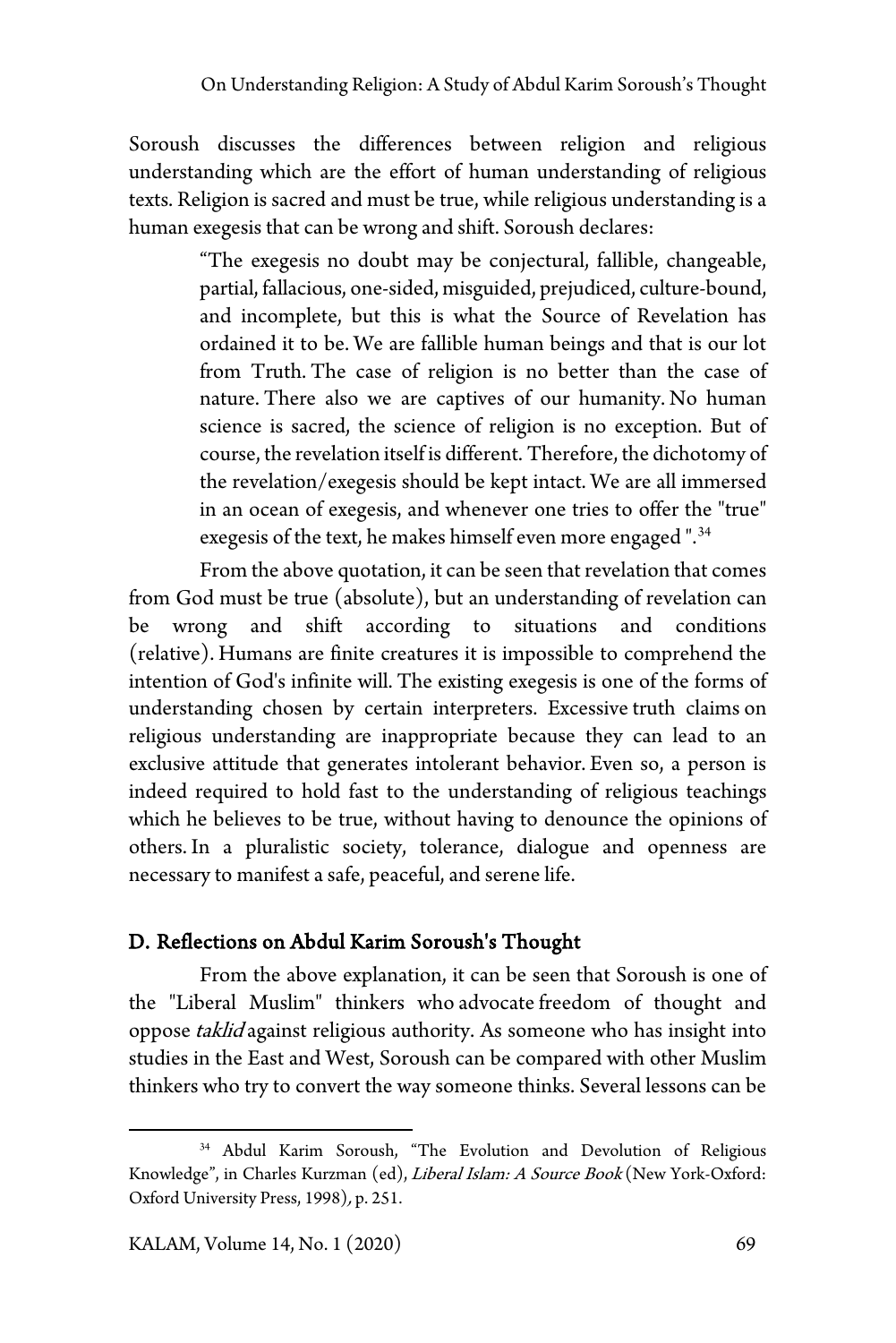learned from his thoughts in relation to Islamic philosophy in general, and religious studies in particular.

1. Passion to Conduct Ijtihad

In order for us to have a creative, innovative, progressive, free and responsible way of thinking, we must have the courage to engage ijtihad in facing modern-contemporary issues. Soroush desire that Islam is ahead by leaving the *taqlid* and certain religious authority. The slogan "the door to ijtihad has closed" with the death of the Imam of the School cannot be justified. The problems of life continue to develop, while religious texts are limited (al-nu*ṣ*ū*ṣ* al-mutanāhiyah wa al-waqā'i gairu mutanāhiyah). That is why the door to ijtihad has never been closed as the assumptions of classical and middle-aged scholars, even most of today's scholars. To borrow Amin Abdullah's term (1953-present), what is needed now is Fresh Ijtihad,  $35$  who are able to counter the challenges of modern times. The Prophet Muhammad himself emphasized that:

**َ**ِ<br>ٰذُّمَّةِ عَلَى رَأْسٍ كُلِّ مِائَةٍ سَنَةٍ مَنْ يُجَدِّدُ لَہَا دِينَہَا **َ ََ َ ََ ََ ُ ْ َ َ َّ** إِنَّ اللَّهَ يَبْعَثُ لِ<sub>ِهَ</sub>نِدِهِ الْأُمَّةِ عَلَى رَأْسٍ كُلِّ مِائَةِ سَنَةٍ مَنْ يُجَدِّدُ لَهَا دِينَهَا. <sup>[36](#page-13-1)</sup> **َ َ** "At beginning of every century Allah will send to this ummah someone who will renew its religious understanding".

Sahih hadith which was narrated by Abū Dāwūd (d. 275 H / 889 AD) above indicates that the gate of ijtihad is never closed until the Day of Resurrection. The stagnant of thinking has been going on for a long time since the death of the Imam of the Fourth School, even though their thoughts are not always correct and cannot necessarily be applied to certain areas. In their time, the social sciences and humanities had not yet developed as they are now, let alone science-technology. In the present context, a mujtahid must conceive well in sociology, anthropology, economics, chemistry, physics, biology, and modern science. Ijtihad is inadequate simply by repeat past observations. Understanding the Koran and hadith must be accompanied by developing social-humanities sciences hence, the outcomes of intellectual ijtihad are aligned with the current situation.

<span id="page-13-0"></span><sup>&</sup>lt;sup>35</sup>The term fresh ijtihad is Abdullah Saeed's term, later popularized by Prof. Dr. H. M. Amin Abdullah in his books. See M. Amin Abdullah, "Fiqh dan Kalam Sosial di Era Kontemporar: Perjumpaan Ulūm al-Dīn and Modern Science Towards Fresh Ijtihad", in Akhmad Sahal and Munawir Aziz, Islam Nusantara: Dari Ushūl Fiqh Hingga Konsep Historis (Bandung: Mizan, cet-I, 2015), p. 69-97.

<span id="page-13-1"></span>Sulaimān bin al-Asy'as al-Sijistānī, Sunan Abū Dāwud, Kitāb al-Malā*ḥ*im, Bāb mā Yużkaru fī Qarn al-Mī'ah, no. 3740.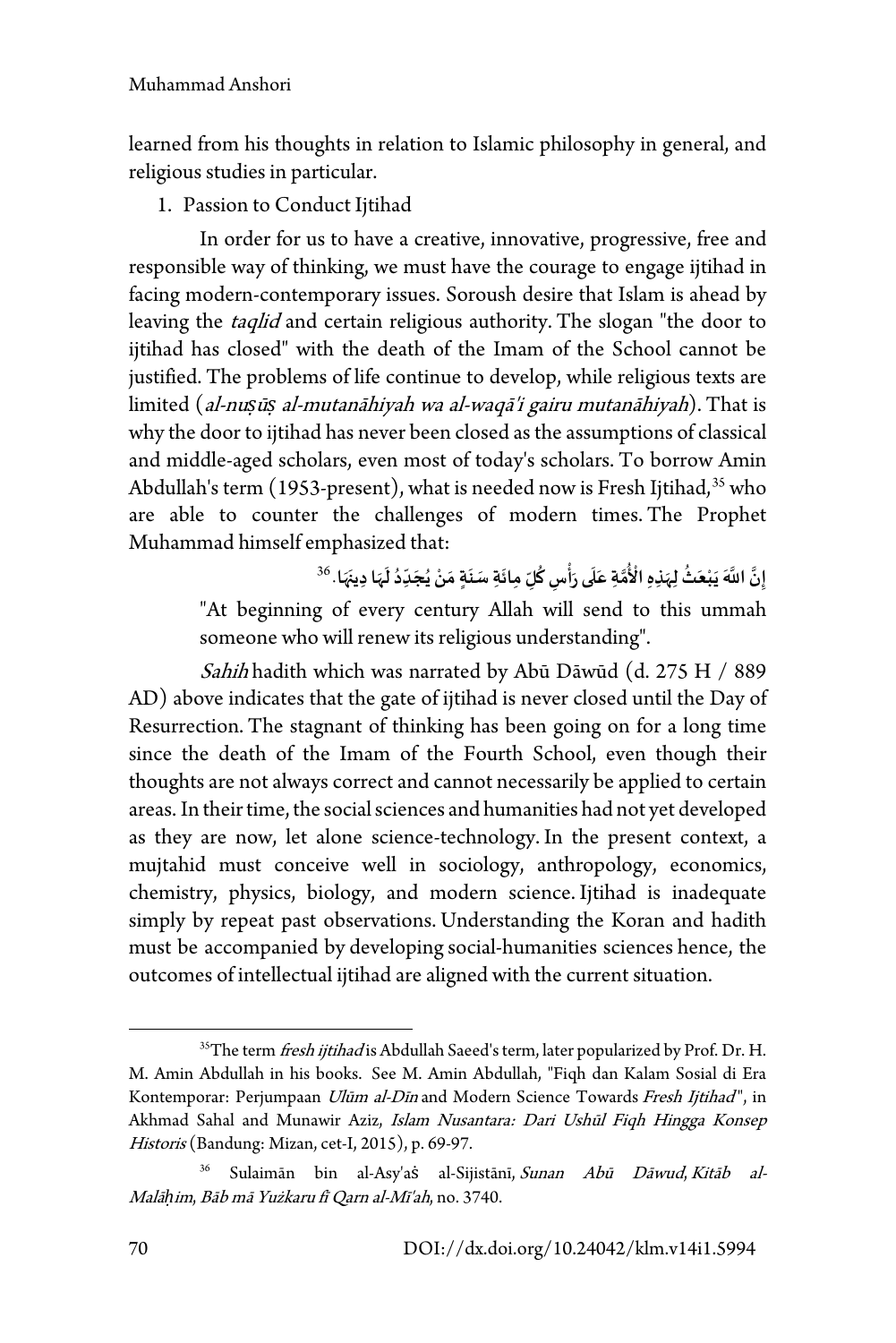According to Soroush, non-religious sciences (general science, secular science) cannot be completely ignored because they provide the foundational values of religion, such as justice, humanity, public interest and related matters also exist in the non-religious value system. Soroush says:

> "Religious scholars cannot afford to be oblivious to extra-religious knowledge. Nor can they shirk the responsibility of balancing the knowledge inside and outside religion, since many basic religious values such as truth, justice, humanity, public interest, and so on are integral to the nonreligious value system as well. If religious justifications are invoked in this context, then a circularity or a tautology will result. On the other hand, arguments that are adduced for the truth and justice of religion are generally rational, human, and non-religious in nature, yet they are influential in understanding religion. Therefore, disregard of rational criteria and of the necessity for the harmony of religious understanding and rational findings is a breach of religious responsibility. It is a reason that defines truth, justice, public interest, and humanity, that attributes these properties to a particular religion (or else it would not become a rationally acceptable religion), and that undertakes the task of understanding the teachings of religion".[37](#page-14-0)

From the quotation above, it can be concluded that all knowledge must be studied because each has its proportion. Because a person cannot master various fields of science, the "academic community" needs to have a dialogue between each other in answering the problems of life. Amin Abdullah mapped that there are three forms of knowledge interrelation; single entity (each field of knowledge does not want to know and dialogue with each other, let alone cooperate), *isolated entity* (each field of knowledge knows each other but does not want to cooperate or have a dialogue), and *integrated entities* (each field of knowledge greet each other and want to dialogue and work together).<sup>[38](#page-14-1)</sup> In the present context, it is the final model that helps acknowledge the problems of human life.

2. Progressive and Inclusive Thinking

<span id="page-14-1"></span><span id="page-14-0"></span>The intolerant behavior that often occurs in society is the aftermath of a rigid and textual understanding of religion. Diversity of thought has existed since the time of classical and medieval scholars. Unfortunately, this

<sup>37</sup> Abdul Karim Soroush, Reason, Freedom, and Democracy in Islam ..., p. 127.

<sup>38</sup> Amin Abdullah, Islamic Studies di Perguruan Tinggi..., p. 404-405.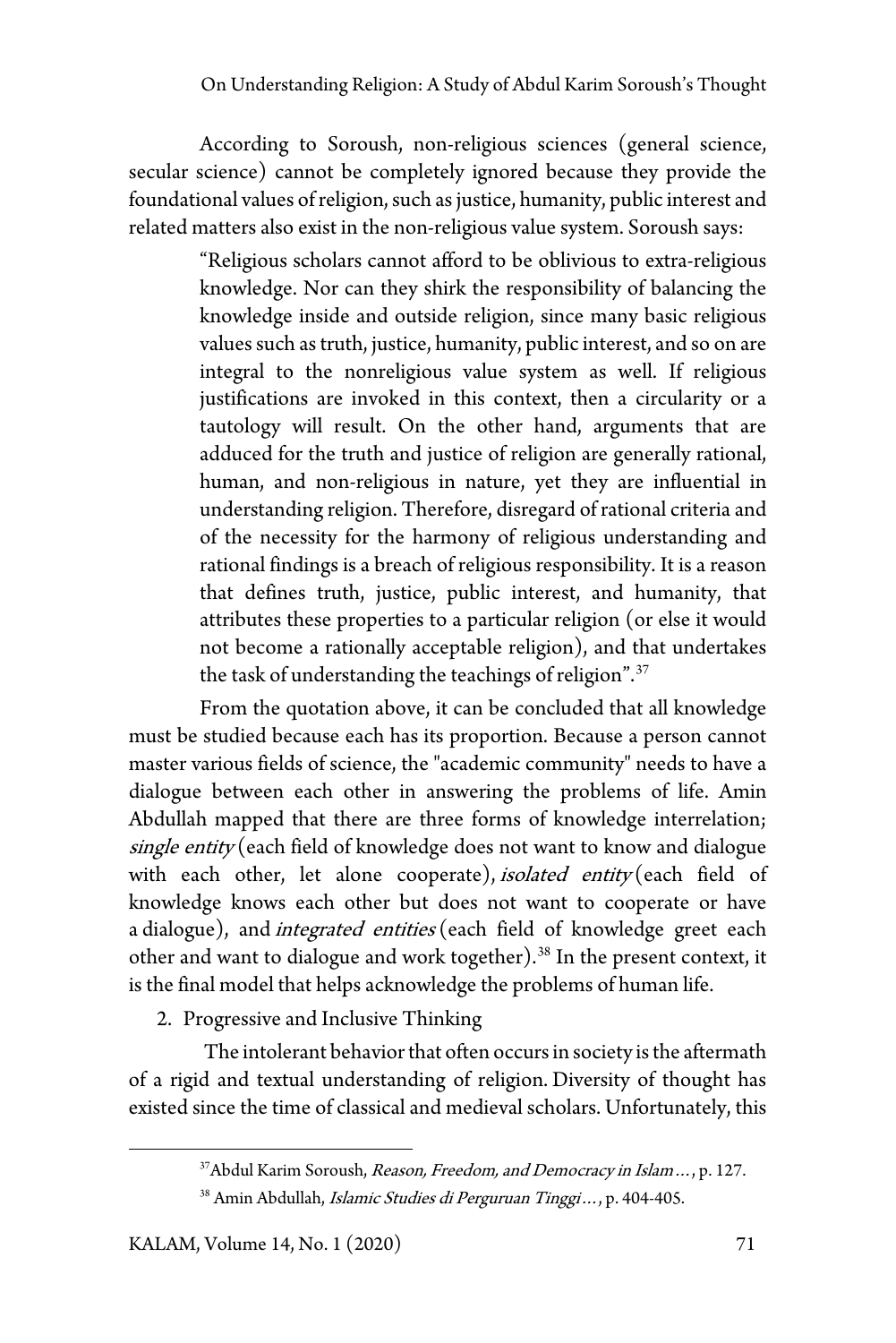### Muhammad Anshori

has never been seriously studied by modern Muslim thinkers. The thought products of classical and middle-century scholars, which amounted to hundreds of thousands of volumes (maybe even millions) were only understood by some people rigidly. In the end, those classical books become sacred. That is why Soroush revived and developed the term religion and understanding of religious knowledge.

Many Muslims are incapable to distinguish the Qur'an and tafsir, hadith and *sharah*. They equate this so that the opinions of the ulama are considered teachings that cannot be challenged again. Historically, Soroush placed religious teachings under their scope. The truth of religion is already final, but religious teachings continued to modify throughout the ages. This is what needs to be reconstructed, especially the science of kalam, tafsir, hadith, jurisprudence, philosophy, Sufism, and morals.<sup>[39](#page-15-0)</sup> Textual religious understanding regardless of the context will often cause an uproar in the midst of society. Some parts of the verses of the Qur'an and hadith, must be understood contextually and then contextualized with the current situation.

Following a certain understanding in religion is indeed necessary, but it must take into account the situations and conditions that surround it. The authority of a religious institution (NU, Muhammadiyah, Persis, NW, and others) does not always have to be followed, due to cultural, social, political, and environmental differences in the local community. What we have to improve is cultural literacy of reading foreign languages, especially Arabic and English. Science is increasing along with the birth of some serious thinkers in studying their scientific fields. Soroush's academic enthusiasm must be a model in the development of humanist and progressive Islamic studies (fresh ijtihad).

3. Studying Philosophy

Philosophy (Islamic Science) in terms of logical and correct thinking methods is highly recommended to be studied (anthology, epistemology, axiology). One of the Western philosophers admired by Soroush was Karl R. Popper (1902-1994), who introduced the term theory of falsification of science by using context of justification and context of discovery. Studying philosophy is important in an academic context in higher education because with the philosophy we can think critically and rationally. Although it must be realized that certain scholars forbid the study of philosophy, some even say that Islamic philosophy does not exist because

<span id="page-15-0"></span><sup>39</sup> Ibid., p. 53.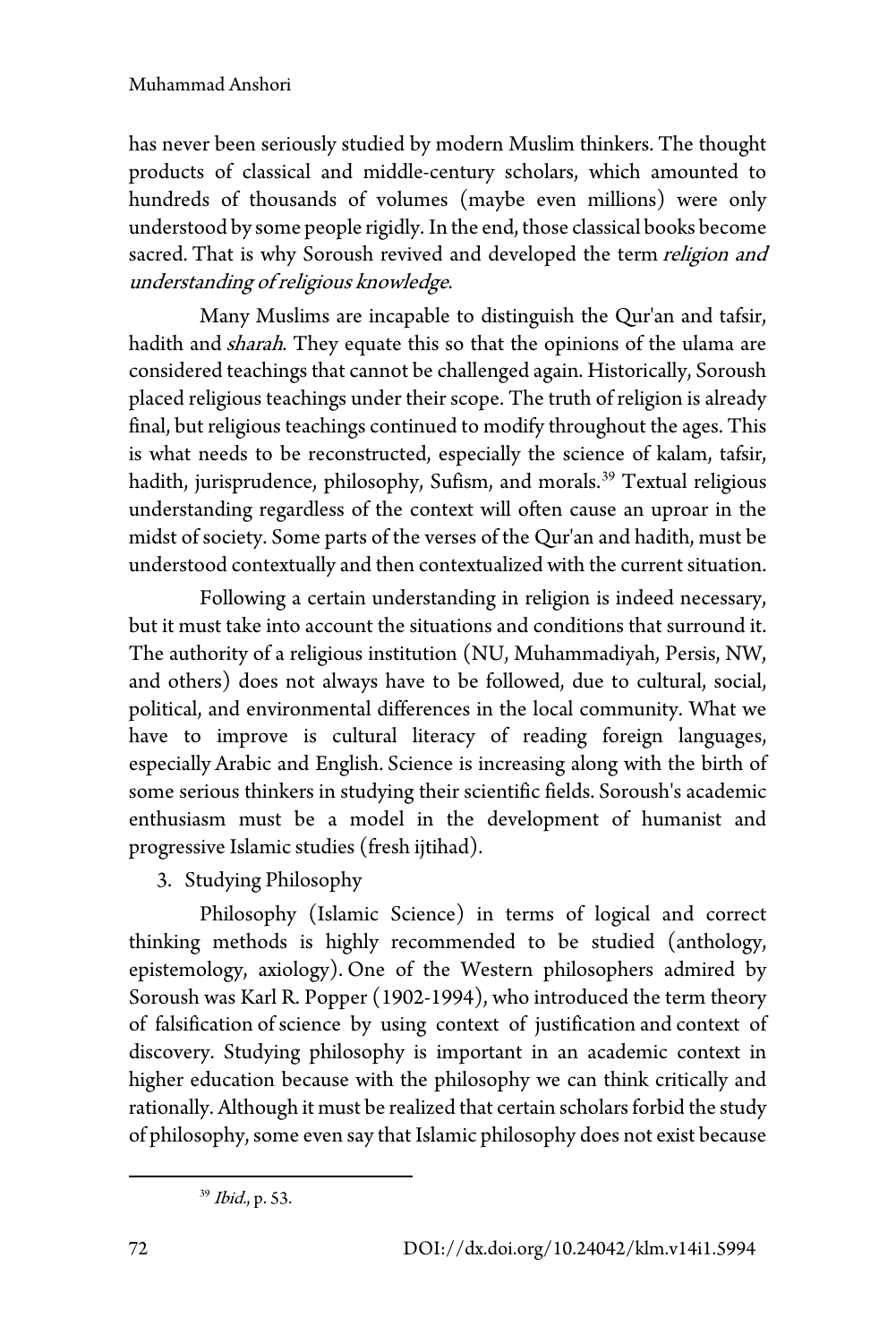it is all part of the ancient Greek heritage. That is why al-Ghazālī (d. 505 H / 1111 AD) criticized some of the earlier philosophers' thoughts.

Controversy about Islamic philosophy has occurred since the time of al-Ghazālī (d. 505 H/1111 AD) in his book Tahāfut al-Falāsifah (confusion of philosophers), which was later refuted by Ibn Rushd (d. 595 H / 1198 AD) in his book Tahāfut al-Tahāfut<sup>[40](#page-16-0)</sup> (Confusion over Confusion). During this time, Ibn Rushd (520-595 H / 1126-1298 AD) is known as Aristotle's commentator as well as a critic of al-Ghazālī. As a commentator, Ibn Rushd commented on Aristotle's work on the mistakes made by al-Farābī (872-950) and Ibn Sīnā (980-1037). While in his position as a critic of al-Ghazālī, Ibn Rushd wrote and refuted his criticisms of philosopher and philosophy. In addition, Ibn Rushd also criticized the understanding of various Islamic schools of the Koran, such as Ḥasywiyah, kalam, and peripatetic philosophers.<sup>[41](#page-16-1)</sup>

By studying philosophy, one can criticize existing theories and make new theories to develop Islamic sciences. In the academic context in Higher Education, there is no sacred and unquestionable theory, no thinker is immune to criticism. It could be that one day along with the development of science, the standard theory will be modified with another theory. If a person meets the requirements for doing ijtihad, he can make new ideas or theories to alter existing theories.

In this regard, it is interesting to note Soroush's expression: ".... no theory is considered sacred or above questioning; no authors are immune to criticism. The atmosphere of the university intimates to the student and the professor: "If you are qualified, your mind can wander freely; you have the right to take an ax to any belief or conclusion in order to build newer, better ones; there is no authority in science blocking the free, chosen paths of thought". $42$  As the world of education increases, the production of knowledge will continue to transform and continue. A paradigm shift and the emergence of new theories in Islamic Studies, Islamic Philosophy, and other Islamic sciences which certainly inevitable.

<span id="page-16-0"></span><sup>40</sup> In Indonesian translation read Abu al-Walid Muhammad ibnAhmad Ibn Rusyd, Tahafut At-Tahafut: Sanggahan Terhadap Tahafut al-Falasifah, Trans. Khalifurahman Fath, (Yogyakarta: Pustaka Pelajar, 2004).

<span id="page-16-2"></span><span id="page-16-1"></span><sup>&</sup>lt;sup>41</sup> Aksin Wijaya, Nalar Kritis Epistemologi Islam: Membincang Dialog Kritis Para Kritikus Muslim: Al-Ghazali, Ibnu Rusyd, Thah Husein, Muhammad Abid Al-Jabiri (Yogyakarta: Teras, 2014), p. 131.

<sup>&</sup>lt;sup>42</sup> Abdul Karim Soroush, Reason, Freedom, and Democracy in Islam ..., p. 173.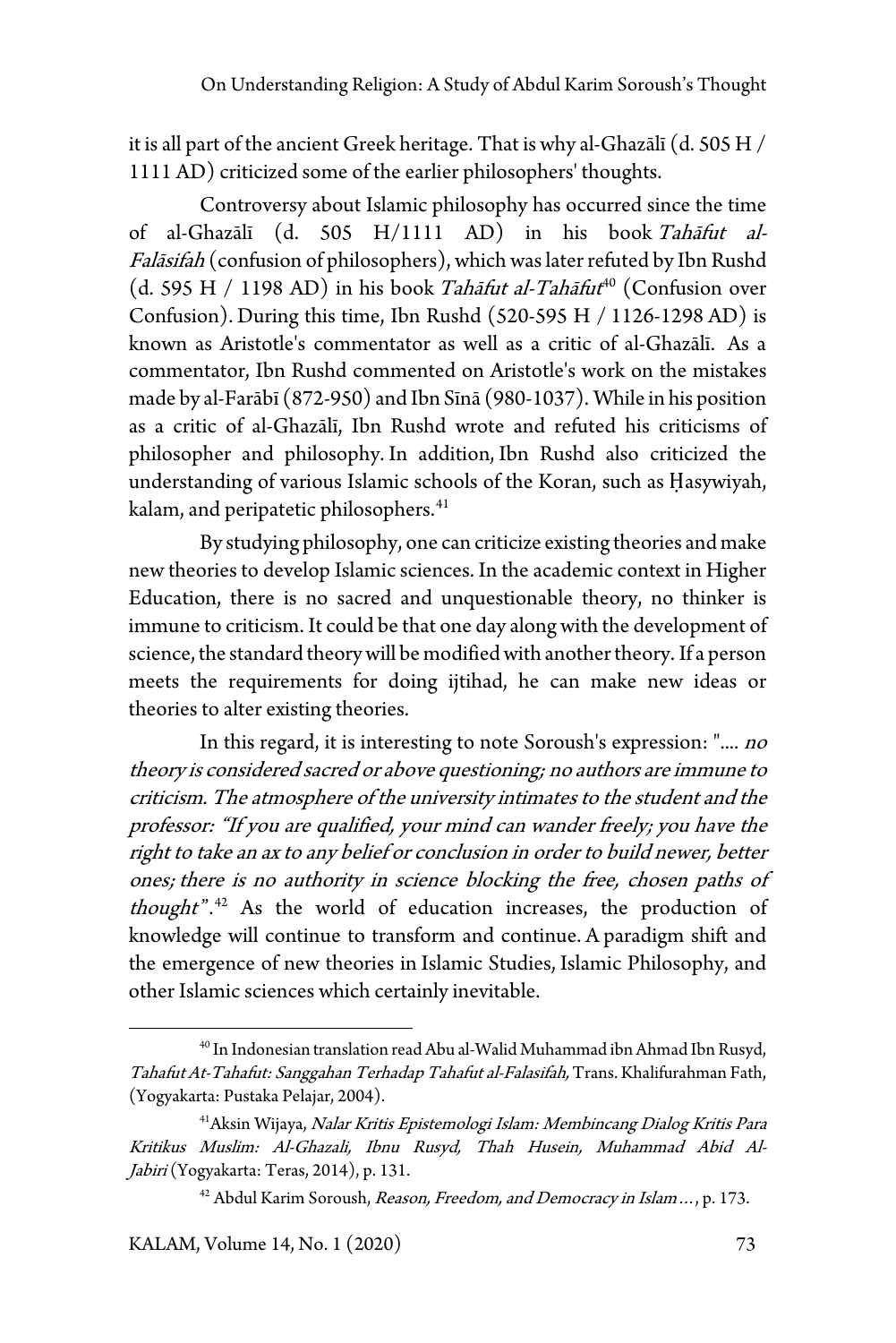## E. Conclusion

Abdul Karim Soroush has played significant contribution to the field of Islamic Studies, particularly in relation to his ideas of differentiating between what is called "religion" and "the understanding of religion". His thoughts have strong relevance with the contexts of Muslim diversity, both today and in the future, so that they have been studied by many Indonesian Muslim scholars, who want to put Islam and its teachings remaining dynamic and contextual. His theoretical approaches of the contraction and expansion of religious exegesis and the Evolution and Devolution of Religious Knowledge have greatly influenced the ways in which ones should understand religious texts. The use of such approach will help us remove an attitude that sacralize religious understandings (*taqdīs al*afkar al-diniyah). This way, religion is seen as an absolute truth, but an understanding of religion is a relative truth.

Many Muslims follow certain religious authorities for their understanding of the Qur'an and the Hadith as the sources of Islamic teachings and laws. Occasionally, however, they confuse between the Qur'an and its exegesis, and the Hadith and its commentaries. Whereas both the exegesis and the commentaries are results of ijtihad conducted in a certain place and time in the past, which may not necessarily correspond with the contexts of other places and other times. Therefore, the terms "religion" and "the understanding of religion" offered by Soroush need to be developed further. To establish the thoughts initiated by Soroush, an ijtihad is needed to encourage creativity, innovation, progress and inclusion. This is where the urgency of Soroush's thoughts, especially in the Indonesian context.[]

## Refferences

- Abdullah, M. Amin, "Fiqh dan Kalam Sosial di Era Kontemporar: Perjumpaan *Ulūm al-Dīn* and Modern Science Towards Fresh Ijtihad", in Akhmad Sahal and Munawir Aziz, Islam Nusantara: Dari Ushūl Fiqh Hingga Konsep Historis (Bandung: Mizan, 2015.
- Abdullah, M. Amin, Islamic Studies Di Perguruan Tinggi: Pendekatan Integratif Interkonektif, Yogyakarta: Pustaka Pelajar, 2012.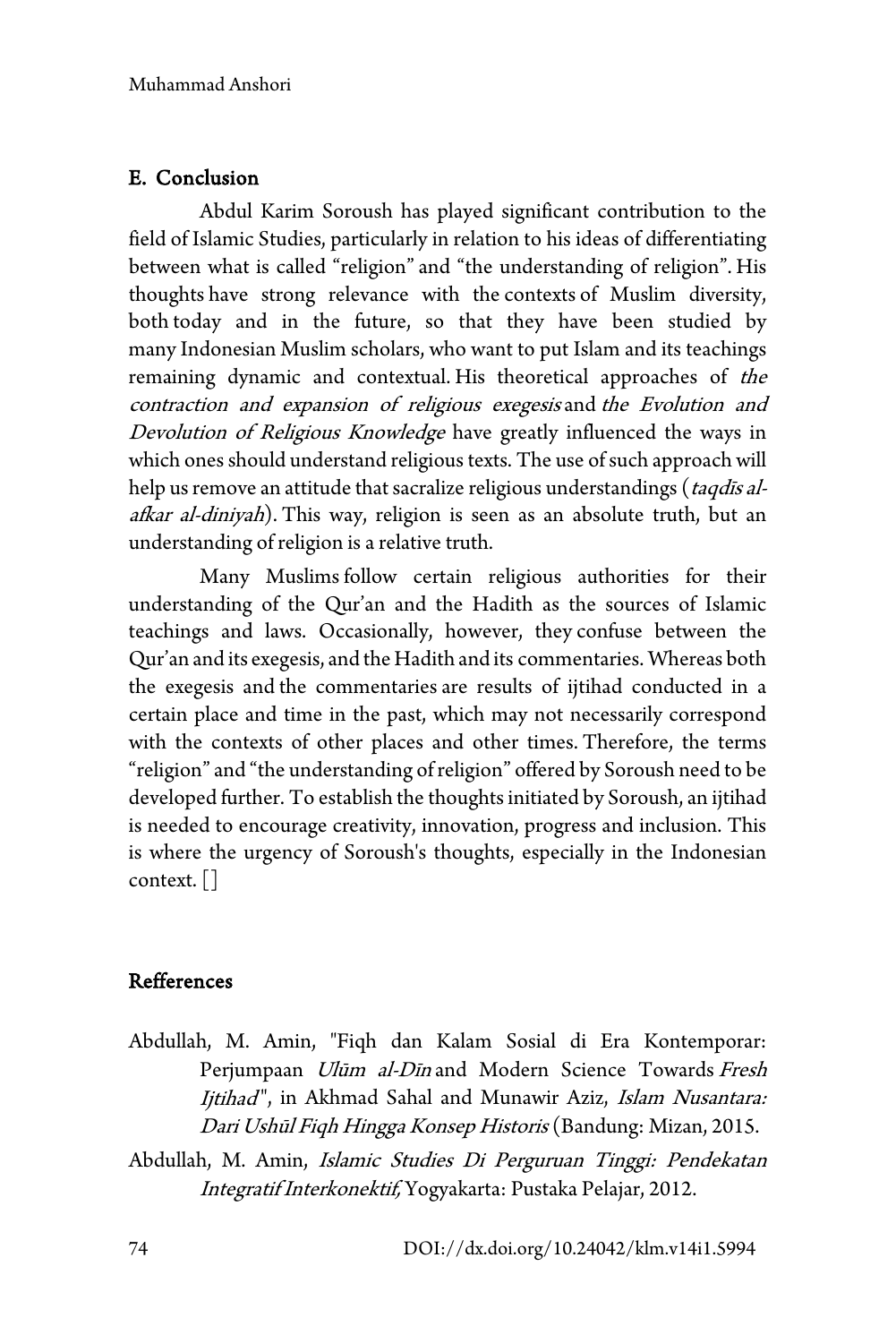- Abdullah, M. Amin, Studi Agama: Normativitas Atau Historisitas? Yogyakarta: Pustaka Pelajar, 2011.
- Algar, Hamid, Hidup dan karya Murtadha Muthahhari, Bandung: Mizan, 2002.
- al-Fairūzābādī, Majduddīn Muh ammad bin Ya'qūb, al-Qāmūs al-Mu*ḥ*ī*ṭ,* Beirut: Dār al-Kutub al-'Ilmīyah, 1430 H /2009 AD.
- al-Fayyūmī, Aḥmad bin Muḥammad, Al-Mi*s*bā*ḥ* al-Munīr, ed. Aḥmad Jār, Cairo: Dār al-Gadd al-Jadīd, 1428 H/2007 AD.
- al-Ghazali, Abu Hamid, Freedom and Fulfilment: An Annotated Translation of Al-Ghazālī's al-Munqidh Min al-*Ḍ*alāl and Other Relevant Works of Al-Ghazālī, Trans. Richard Joseph McCarthy, Boston: Twayne Publisher, 1980.
- al-Jābirī, Idrīs Nagasy, "Al-'Ulūm al-Islāmīyah wa Madkhal al-Ibistemūlūjīyah wa Tārīkh al-'Ulūm", in Al-Dālil, Vol. 1. No. 1, (2013)
- al-Sijistānī, Sulaimān bin al-Asy'as, Sunan Abū Dāwud, Kitāb al-Malā*ḥ*im, Bāb mā Yużkaru fī Qarn al-Mī'ah, no. 3740.
- al-Zarkasyī, Abū 'Abdullāh Badruddīn Muḥammad bin Bahādir bin' Abdullāh, Al-Burhān fī Ulūm al-Qur'ān, Ed. Mustafā 'Abdul Qādir' Aṭā, J- I, Beirut: Dār al-Kutub al -'Ilmīyah, 1428 H/2007 AD.
- Awani, Ghulam Reza, at.al., Islam, Iran, dan Peradaban: Peran dan Kontribusi Intelektual Iran dalam Peradaban Islam, Yogyakarta: RausyanFikr Institute, 2012.
- Azra, Azyumardi, Pergolakan Politik Islam: Dari Fundamentaslime, Modernisme Hingga Post-Modernisme, Jakarta: Paramadina, 1996.
- Baqir, Haidar, Murtadha Muthahhari sang Mujahid, Sang Mujtahid, Bandung: Yayasan Muthahhari, 1998.
- Bertens, Kees, Filsafat Barat Kontemporer Inggris-Jerman, Jakarta: Gramedia Pustaka Utama, 2002.
- Chittic, Willam C.,"Pree Pace"in Mehdi Aminrasavi dan Zainal Moris (ed), The Complete Bibliografhy of the works of Seyyed Hossein Nasr from 1958 Throgh April 1993, Kuala Lumpur: Islamic Academy of Science of Malaiysia, 1994.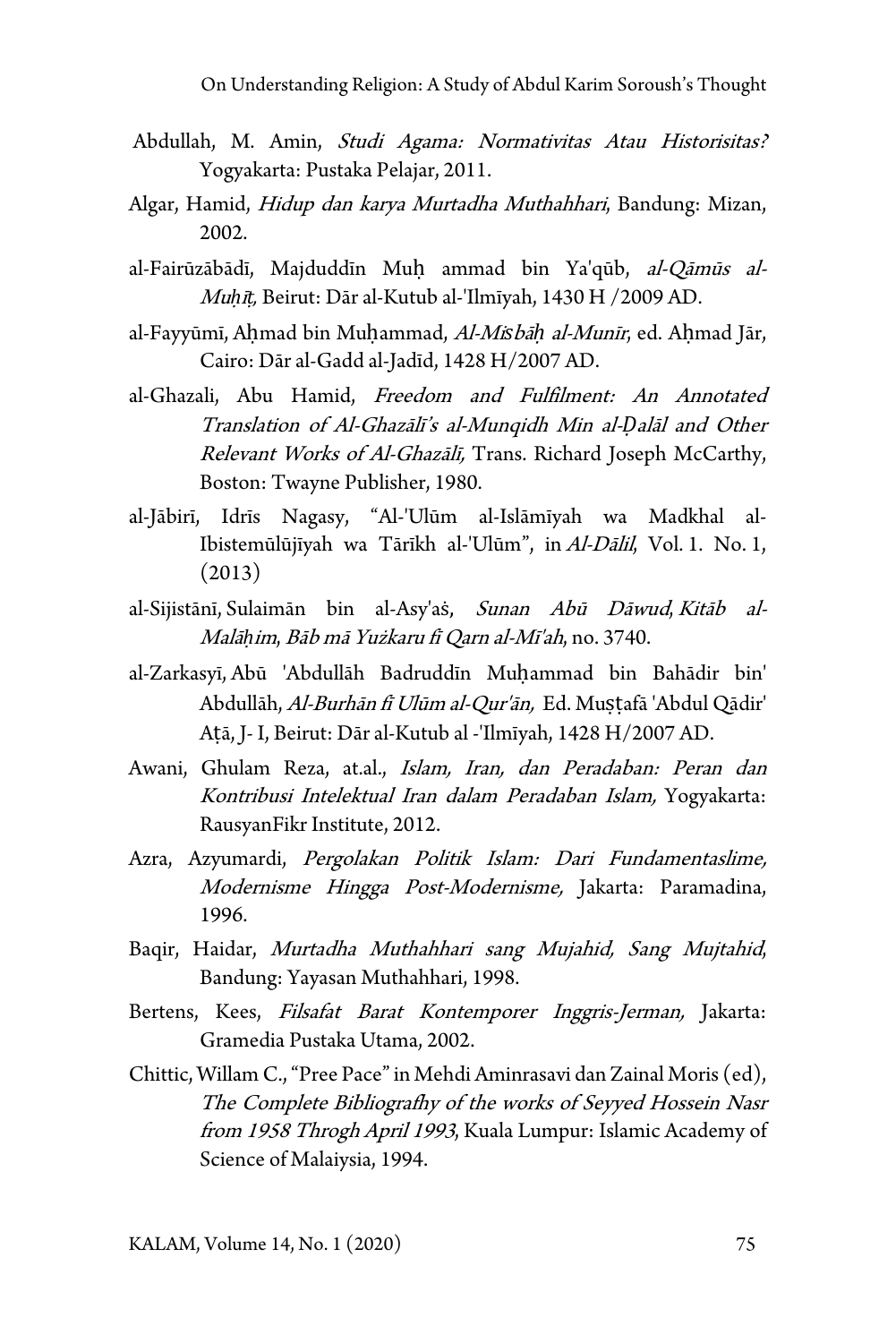- Fahham, Achmad Muchaddam, Tuhan Dalam Filsafat 'Allamah Thabathaba'i, Jakarta: Teraju, 2014.
- Esposito, John L., Ensiklopedi Oxford Dunia Islam Modern, Terj. Eva, Femmy S., Jarot W., Poerwanto, Ropiks, Bandung: Mizan, 2002.
- Fanani, Muhyar, Pudarnya Pesona Ilmu Agama, Yogyakarta: Pustaka Pelajar, 2007.
- Fanani, Muhyar, Metode Studi Islam: Aplikasi Sosiologi Pengetahuan Sebagai Cara Pandang, Yogyakarta: Pustaka Pelajar, 2008
- Hanif, N., Biographical Encyclopaedia of Sufis: Central Asia and the Middle East, New Delhi: Sarup & Sons, 2002.
- Mohammad Hassas, "Abdolkarim Soroush: The Neo-Muʿtazilite that Buries Classical Islamic Political Theology in Defense of Religious Democracy and Pluralism", Studia Islamica, Vol. 109, No. 1 (2014): 147-173
- Husein, Muhammad, Mengaji Pluralisme Kepada Mahaguru Pencerahan, Bandung: Mizan, 2012.
- Hyman, Athur, *Philosophy in the Middle Age*, ed. Jame J. Wals, Indianapolis: Hacket Publishing Company, 1978
- Kuhn, Thomas S., The Structure of Scientific Revolutions, London: The University of Chicago Press, 1970.
- M, Marhaeni Saleh, "Ali Syari'ati: Pemikiran dan Gagasannya", in Jurnal Aqidah, Vol. 4, No.2 (2018): 182-196.
- Ma'arif, Syafi'i, Peta Bumi Intelektualisme Islam di Indonesia, Bandung: Pustaka Mizan, 1993.
- Maiumun, Ach., Seyyed Hossein Nasr, Pergulatan Sains dan Spiritualitas Menuju Paradigma Kosmologi Alternatif, Yogyakarta: Ircisod, 2015.
- Moin, Baqer, "Ayatullah Khomeini Mencari Kesempurnaan" in Ali Rahmena, Para Perintis Zaman Baru Islam, trans. Ilyas Hasan, Bandung: Mizan, 1996
- Muhammad, Husein, Mengaji Pluralisme Kepada Mahaguru Pencerahan, Bandung: Mizan, 2012.
- Muhammad, Husein, Islam Tradisional yang Terus Bergerak: Dinamika NU, Pesantren, Tradisi, dan Realitas Zamannya, Yogyakarta: IRCiSoD, 2019.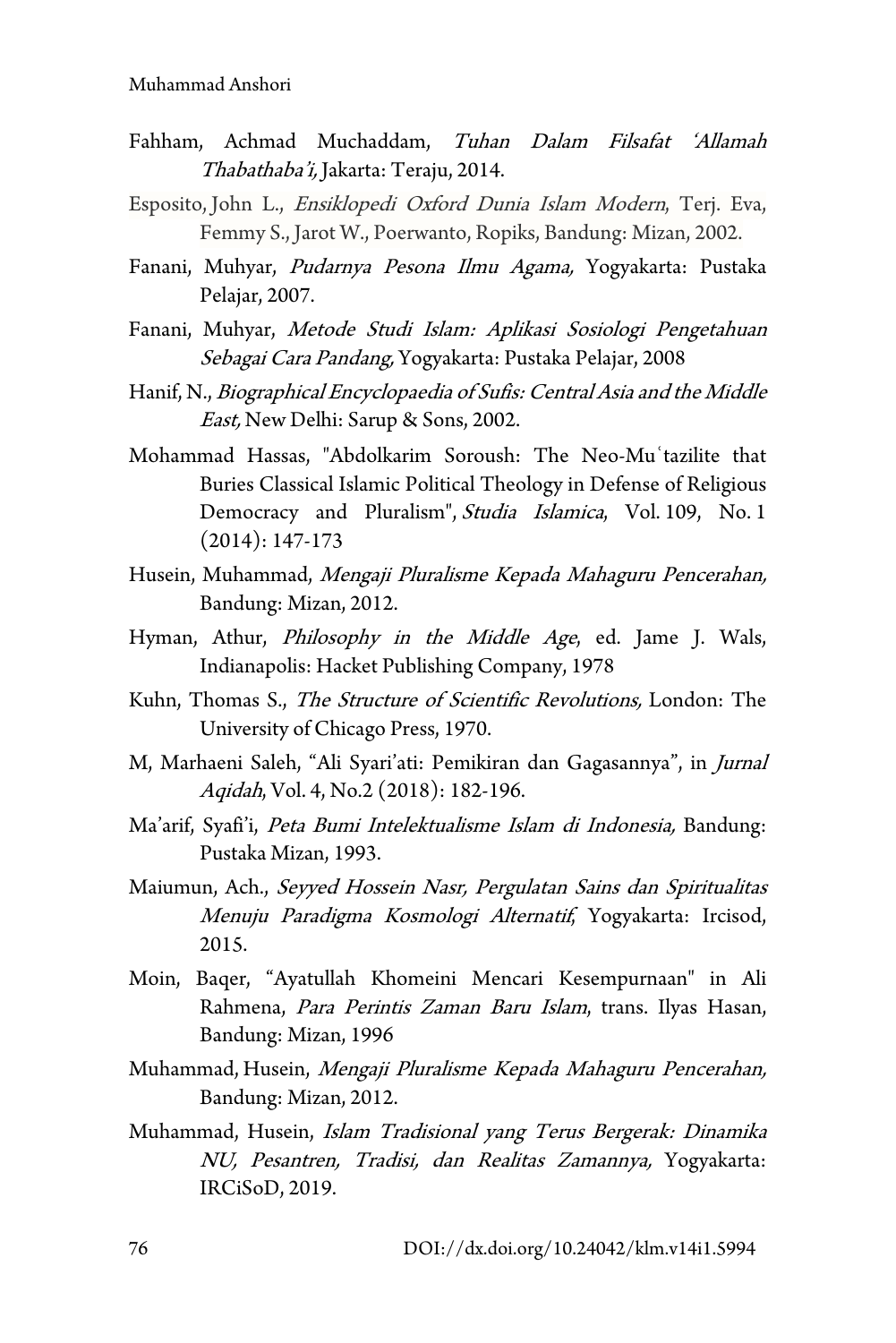- Munawwir, Ahmad Warson, Kamus Al-Munawwir: Arabic-Indonesian, Surabaya: Pustaka Progressive, 1984.
- Muslih, Mohammad, Filsafat Ilmu: Kajian atas Asumsi Dasar, Paradigma, dan Kerangka Teori Ilmu Pengetahuan, Yogyakarta: Belukar, 2005. Nasr, Seyyed Hossein, Islam Antara Cita dan Fakta, trans. Abdurrahman Wahud dan Hasyim Wahid, Yogyakarta: Pustaka, 2001.
- Muthahhari, Murtadha, Kritik Islam terhadap Materialisme, terj. Ahmad Kamil, Jakarta: AlHuda, 2001.
- Muthahhari, Murtadha, Filsafat Hikmah Pengantar Pemikiran Shadra, terj. Hamid Algar, Bandung: Mizan, 2002.
- Rusyd, Abu al-Walid Muhammad ibn Ahmad Ibn, Tahafut At-Tahafut: Sanggahan Terhadap Tahafut al-Falasifah, Trans. Khalifurahman Fath, Yogyakarta: Pustaka Pelajar, 2004.
- Sabara, "Pemikiran Teologi Pembebasan Ali Syari'ati", in Al-Fikr, Vol. 20, Nomor. 2 (2016): 212-230.
- Said, Nurman, "The Significance of Al-Ghazālī and His Works for Indonesian Muslims: A Preliminary Study," In Studia Islamika: Indonesian Journal for Islamic Studies 3, no. 3 (n.d.): 26.
- Soroush, Abdul Karim, Reason, Freedom, and Democracy in Islam: Essential Writings of Abdolkarim Soroush, Trans and Ed, Mahmoud Sadri and Ahmad Sadri, Oxford: Oxford University Press, 2000.
- Soroush, Abdul Karim, "The Evolution and Devolution of Religious Knowledge", in Charles Kurzman (ed), Liberal Islam: A Source Book, New York-Oxford: Oxford University Press, 1998.
- Supriyadi, Eko, Sosialisme Islam: Pemikiran Ali Syari'ati, Yogyakarta: Pustaka Pelajar, 2003.
- Taufik, Zulfan, Dialektika Islam & Humanisme: Pembacaan Ali Syari'ati, Ciputat: Onglam Books, 2015Wardani, Filsafat Islam Sebagai Filsafat Humanis-Profetik, Yogyakarta: Aswaja Pressindo, 2014.
- Ṭāwus, Abū al-Qāsim 'Alī bin Mūsā bin Ja'far bin Muḥammad bin Aḥmad bin Muḥammad bin, Tragedi Pembantaian Keluarga Suci Nabi Saw: Karbala Iraq, trans. Sayyid Ahmad Husaini, Jakarta: El Faraj Publishing, 2007.